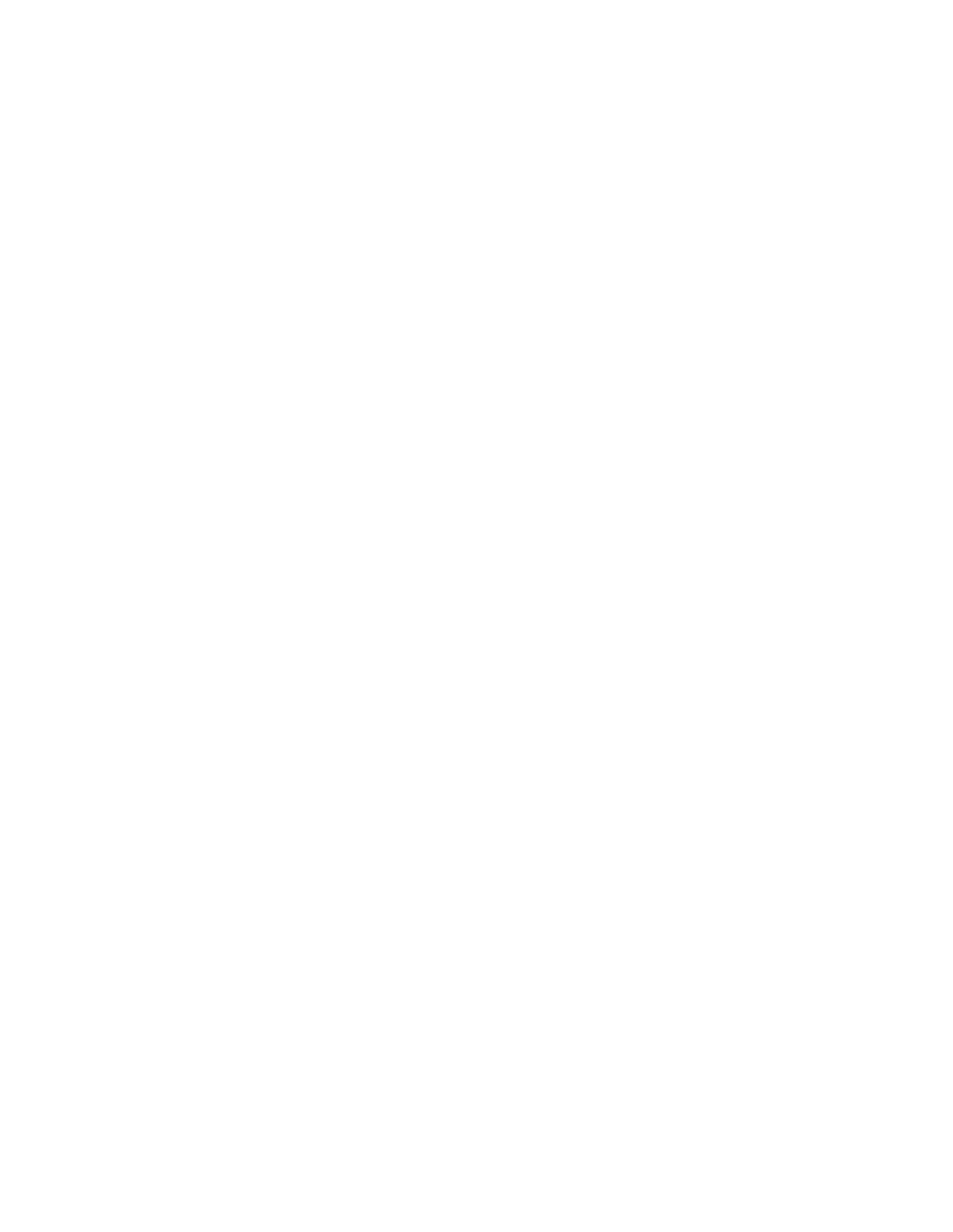## **14**

## **Estimating the Dimension of Your Wireless Infrastructure by Using FIRE Testbeds**

## **Sergio Gonzalez-Miranda, Lorena Bourg, Viveca Jimenez and Alejandro Almunia**

Planet Media Studios S.L., C/ Serrano Galvache, 56 (Parque Norte), Edificio "Abedul", 4a. Planta, 28033, Madrid

## **14.1 Introduction**

Nowadays, the audience for live events such as: concerts, theatre, sport matches, etcetera is demanding real-time information more than ever. Spectators require data about all possible details of who is taking part and what is happening on the event. This phenomenon takes special relevance for instance on sports events where spectators continuously consult handheld devices to view additional information such as: statistics, repeated plays, players' information, comments from professionals, friends' points of view and etcetera. This information is attractive to them because they are able to best judge what is going on. Summing up, providing additional premium content in real-time while a sports event is being broadcasted makes a huge difference to the spectators' experience.

LIVEstats platform has been developed to reach this demand, providing live statistical information and 3D replays of sports events to the audience on their Smartphone or Tablet. Even though it was originally devised to serve as second screen application to be consumed at home premises, we realized that it had a huge potential if it were to be offered to the audience on site, at stadiums during football matches.

Nevertheless, as usual, in order to properly define both business and cost models, we had to perform the processes of testing the platform in real environments. Due to the special characteristics of the target venues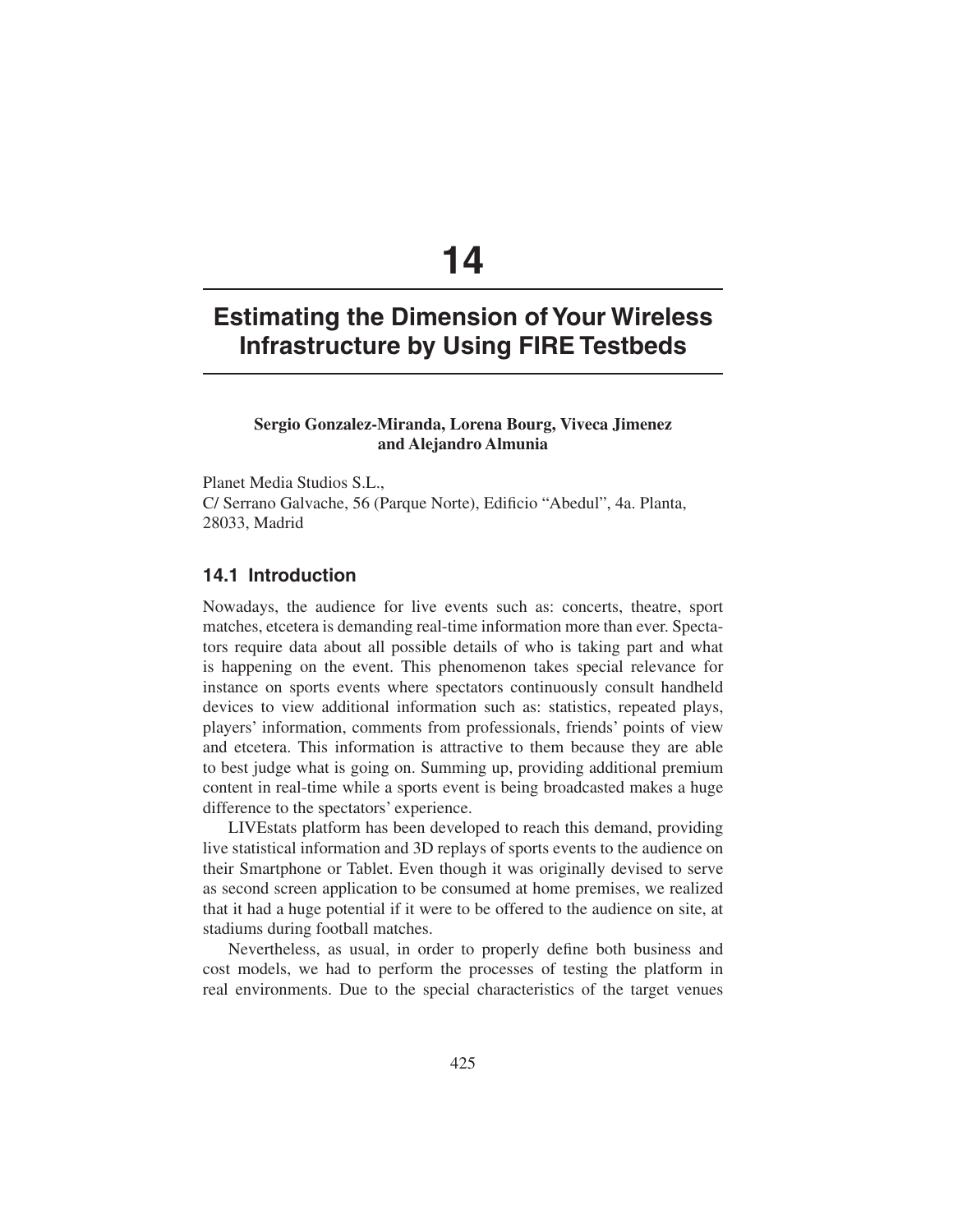considered, this process becomes unaffordable for an SME. This is how Fed4Fire tools became relevant to us and here is where the experiment titled *LIVEstats On Fire* came to life.

The experiment aimed to assess the performance of LIVEstats as an innovative cloud-based platform for the provision of enhanced 3D interactive content during a sports event in an outdoor scenario as if it was a real Stadium. We wanted to overcome the difficulties of testing the provision of this content using wireless technologies to serve hundreds of spectators through their devices at the same time.

In LIVEstats On Fire experiment we made use of the FIRE wireless facilities (including Wi-Fi, WiMAX and LTE) to assess the viability to provide LIVEstats service to the spectators in a real case scenario, with a massive number of users accessing the platform simultaneously while ensuring the delivery of a good quality of service. For that purpose we conducted a comprehensive evaluation of the required topology and configuration of the wireless network that should be deployed.

Results were analysed and incorporated to our business model with the objective to get aligned with the leading edge of technology for second screen applications in the sports market. Results also provided us with the appropriate knowledge in order to become able to characterize the physical infrastructure that is needed to provide content from our platform over wireless technologies to a large audience on real-time during a sports event on site on a sports stadium. With this information, we were able to enrich our business model for the platform by preparing an adjusted cost model in addition to the information and the required models for the deployment and commercialization of the system in real-case scenarios.

The experiment consisted of 3 set-ups to perform particular tests by using Wi-Fi, LTE and WiMAX nodes available at FIRE's NITOS testbed infrastructure.

#### **Those tests were focused on:**

- 1. Specifying the **relationship among the characteristics and number of nodes** of the network and the number of spectators that could be able to enjoy the service with a suitable Quality of Service.
- 2. Analysing the **factors and characteristics of the infrastructure** that are critical for the streaming experience, this is, which features make the difference about the number of spectators accepted by the system.
- 3. Defining the **relation among the topology of the network and the Quality of service** offered. Results will guide us to adapt the network distribution configuration to a specific stadium.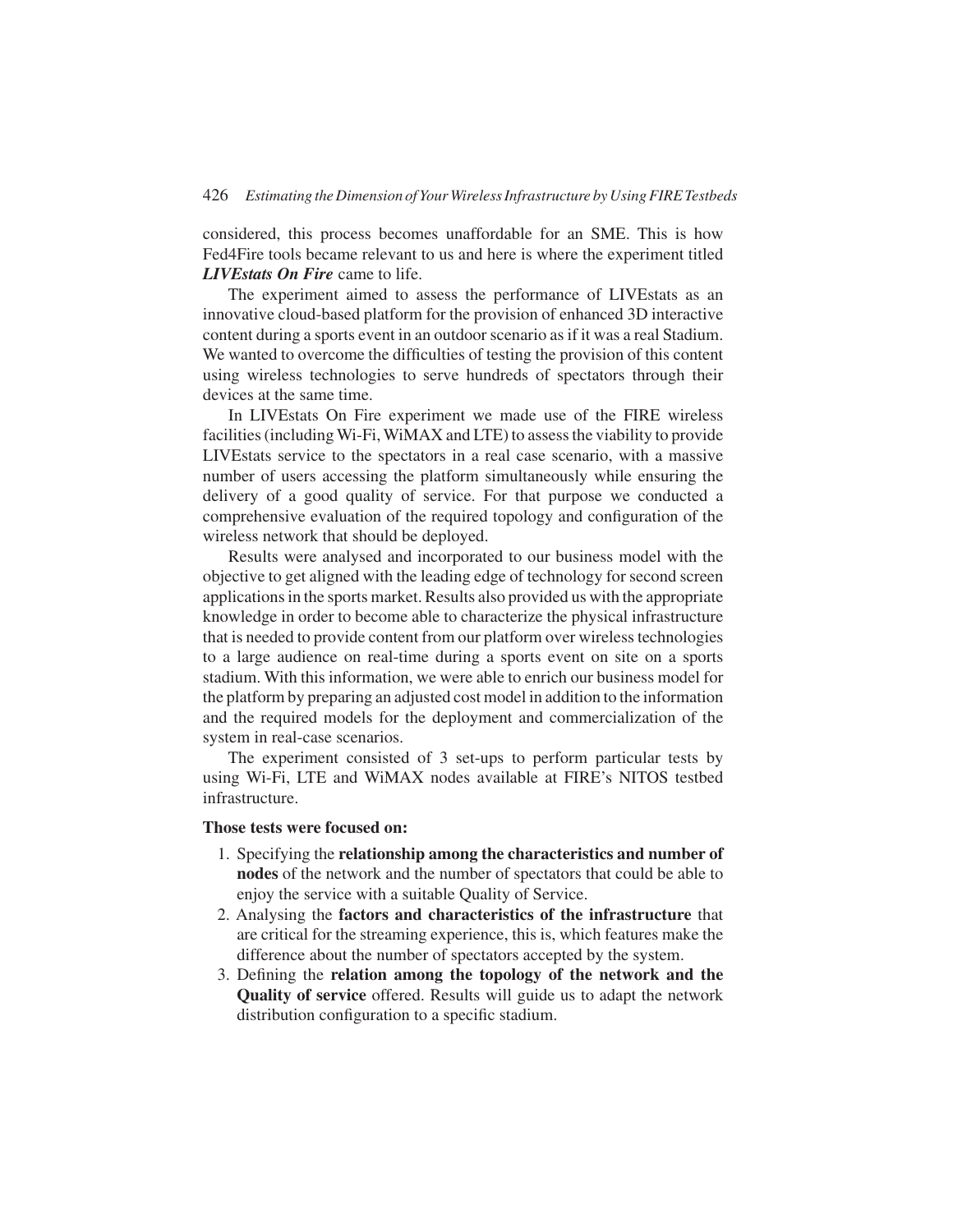From results we have been able to answer many questions related to relevant and useful aspects and we are now in a much better position for understanding and modelling the physical infrastructure that may be needed in any real case scenario that we may face in the future. We obtained valuable information that will allow us to prepare a detailed cost model and prepare marketing actions in order to approach our key partners and potential customers.

We wouldn't be in this position now if we hadn't had access to Fed4FIRE facilities, because the particular scenario for our platform required human, time and physical resources that are too costly for us to address.

The experience has also been significantly enriching for our company in a variety of aspects, since we have been able to access in depth to a very interesting federation of testbeds, counting with dedicated support all along the process.

## **14.2 Problem Statement**

The market for global sports rights has increased by an average of 5% over the past 5 years, reaching around  $\epsilon$  22 billion in 2014. This trend is expected to continue thanks to the continuous advances in technologies and premium sports services that allow providing more sophisticated and compelling contents to the audience. In Europe, the football industry is one of the most powerful and has a huge impact, attracting annually tens of millions of spectators to the stadiums and many hundreds of millions of viewers at their homes.

The factors that influence the decision making process of buying a ticket or to watch a football game at home are very diverse; but clubs have already faced the reality that watching a match on TV at home is most of the times much cheaper, easier and more comfortable for spectators. A recent Cisco study showed that 57% of fans prefer to watch the game at home. Therefore the latest trend is to redefine the concept of living the match on-site by offering a unique experience for the spectators, thus making it more appealing than ever before to attract fans to the stadium.

Adding connectivity, offering new ways of interacting with spectators and providing additional services and apps within the stadiums can vastly improve fan experience and keep people coming to games even when they have a 50 inch TV and comfortable chair at home. With the additional features over wireless technologies, spectators get an experience at the stadium that they cannot get anywhere else.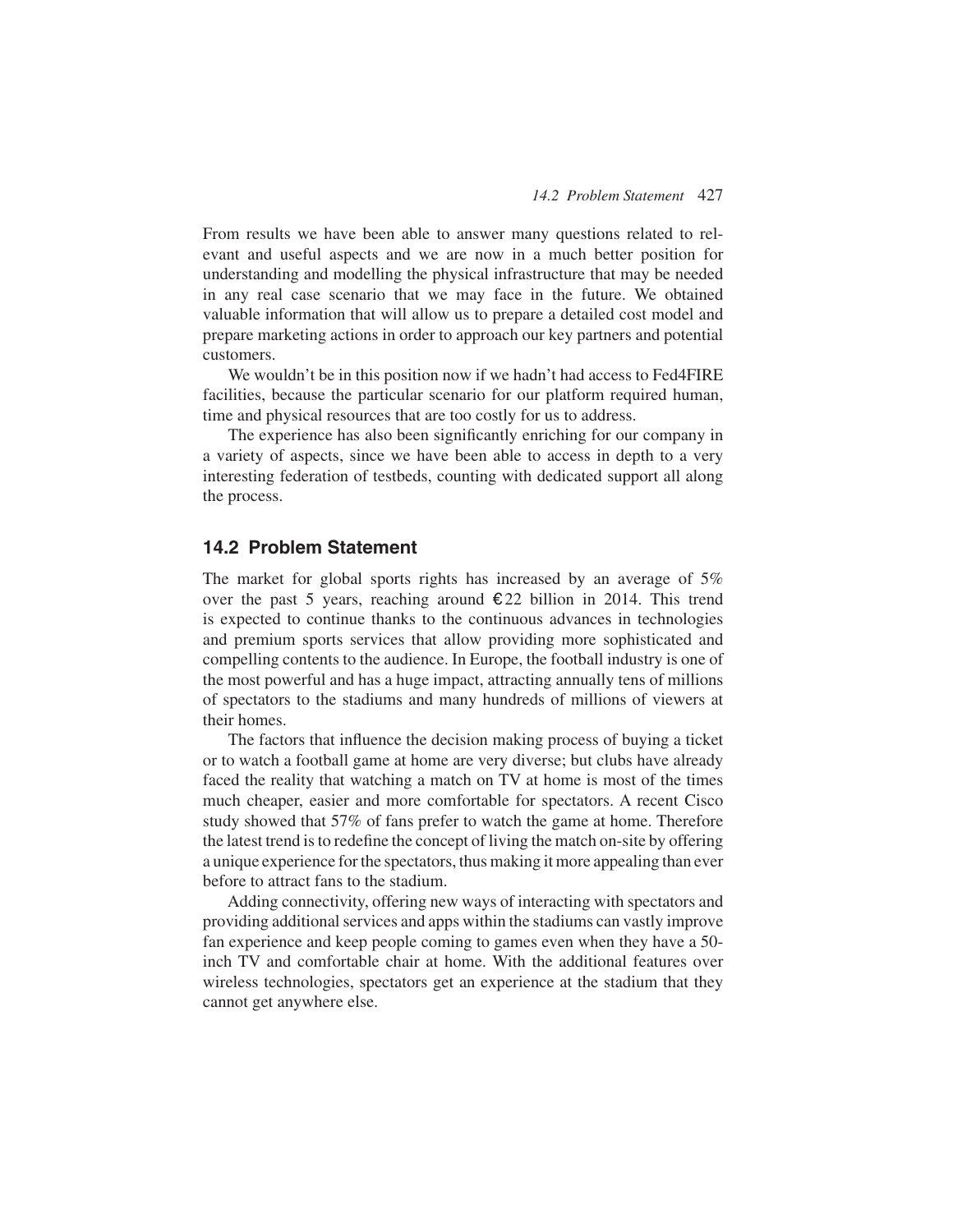#### 428 *Estimating the Dimension of Your Wireless Infrastructure by Using FIRE Testbeds*

LIVEstats platform was born to enter the audio visual sports market and add value to the broadcasting of sports events by improving multiplatform viewer experience through an innovative concept of enhanced information access. It is a Cloud-based platform deployed currently using Amazon Web Services. It provides real-time on demand 3D content generation to enhance the interactivity between the viewer and a sporting event through a "second screen" approach (Tablet, Smart TV, and Smartphone). Using an innovative image recognition system that positions players in a specific area of the field on real-time, the platform creates an accurate 3D recreation of each play. These plays can be accessed and manipulated on demand by the viewer with their smart device through a web-based application built on HTML5, rotating field, changing angles and moving the timeline forward or backwards. Such information is supplemented by the statistical information provided by television operators during the sporting event.

Even if originally LIVEstats was thought to provide second screen capabilities in indoors scenarios, because of the current challenges that the live sports market is facing, in the business model of LIVEstats platform we are considering, as a way for commercialization, offering the service at stadiums during football games, as an optimized and more personalized way of interacting with spectators and bring them closer to the action. We strongly believe that the platform, providing a new level of interactivity and immersivity, has a great potential to lure the audience to the stadiums. With this idea in mind and in order to better define our value proposition and previous to setting the cost structure, we are facing right know a new challenge: we need to run specific tests and make validations that let us acquire detailed information about the specific infrastructure that would be required within a stadium to provide such a service. However, demonstrating the service and assessing its performance on a real environment would be too costly for us.

Here is where FED4FIRE comes into play, and, in particular, NITOS infrastructure. The NITOS outdoor testbed with multiple wireless interfaces will allow us to test the performance of the platform with heterogeneous (Wi-Fi, WiMAX, LTE) wireless technologies and check the viability and select the most suitable infrastructure to offer the service to a large audience through different devices on real time.

#### **The main objective of the experiment was:**

To characterize the physical infrastructure that is needed to provide LIVEstats platform premium content over wireless technologies to a large audience on real-time during a sports event on site on a sports stadium.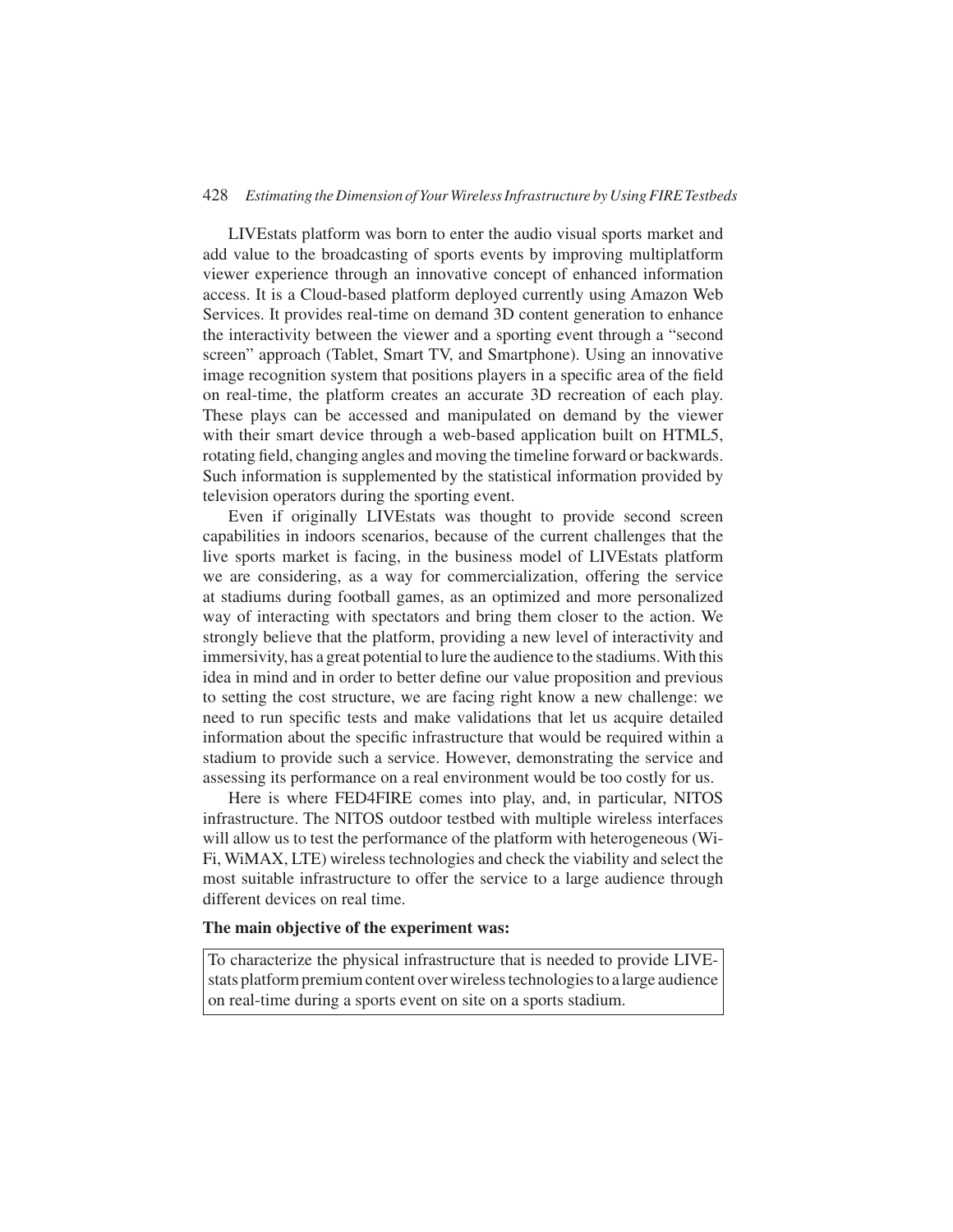#### **In order to achieve this main objective, our specific goals will be:**

- 1. Defining and running **3 specific test scenarios** to assess the service performance with the different wireless technologies offered by NITOS: **Wi-Fi, WiMAX and LTE**. Results will later guide us to decide upon the most suitable configuration (including hybrid networks) for each specific scenario.
- 2. Specifying the relationship among the characteristics and number of nodes of the network and the number of spectators that could be able to enjoy the service with a suitable Quality of Service. This will be done by specifying the **maximum number of spectators** that would be able to simultaneously connect to the service through the wireless nodes provided by the NITOS infrastructure with a suitable Quality of Service in order to able to extrapolate the results for a wider audience (typically for stadiums with a capacity of 25.000 to 100.000 spectators) Our goal would be that at least 40% spectators in a stadium (users that are geographically very close from each other) would be able to simultaneously access to the 3D replays and get a good quality of experience.
- 3. Analysing the **factors and characteristics of the infrastructure** that are critical for the streaming experience, this is, which features make the difference about the number of spectators accepted by the system. From the extracted features, specifying on what basis they are relevant for the performance of the system and their specific values for each configuration in order to provide a good Quality of Service (starting from latencies at or below 200 msec.). This will let us know about the most cost-effective solution for each case.
- 4. Defining the **relation among the topology of the network and the Quality of service** offered. Results will guide us to adapt the network distribution configuration to a specific stadium.

## **14.3 Background and State-of-the-Art**

#### **14.3.1 Background**

Planet Media is a leader company in the development of multichannel technological solutions (B2B, B2C & B2E) oriented towards Digital Transformation, Comprehensive Mobile and Web applications for Smart Cities, Media, Mobile marketing and loyalty strategies systems.

Planet Media leaded the creation of LIVEstats platform in the context of a research and innovation project with funding from the Spanish Ministry of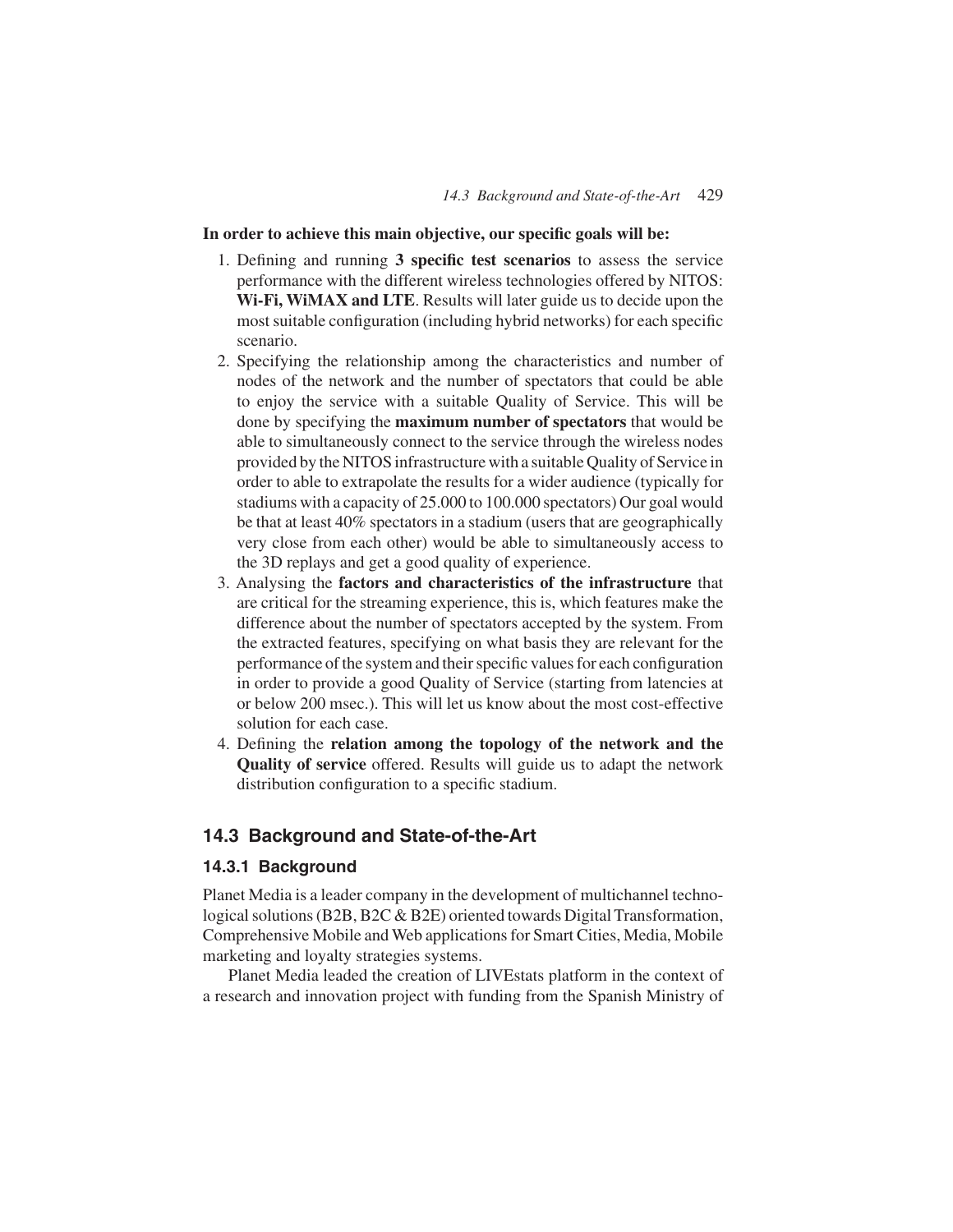#### 430 *Estimating the Dimension of Your Wireless Infrastructure by Using FIRE Testbeds*

Economy. The platform was created to enter into the audio visual sports market and add value to the broadcasting of sports events by improving multiplatform viewer experience through an innovative concept of enhanced information access. It is a Cloud-based platform deployed currently using Amazon Web Services. It provides on demand interactive 3D replays of the most relevant plays during a sports event while the spectator is watching the TV. The replays are provided through a "second screen" approach (Tablet, Smart TV, and Smartphone) and are interactive, imitating cloud-gaming platforms, therefore enhancing the experience of the viewer during the sporting event. For that purpose, the platform uses an innovative image recognition system that positions players in a specific area of the field on real-time, and creates an accurate 3D recreation of each play. These plays can be accessed and manipulated on demand by the viewer with their smart device through a webbased application built on HTML5, rotating field, changing angles and moving the timeline forward or backwards. Such information is supplemented by the statistical information provided by television operators during the sporting event (Figure 14.1).



**Figure 14.1** LIVEstats platform main use case scenario.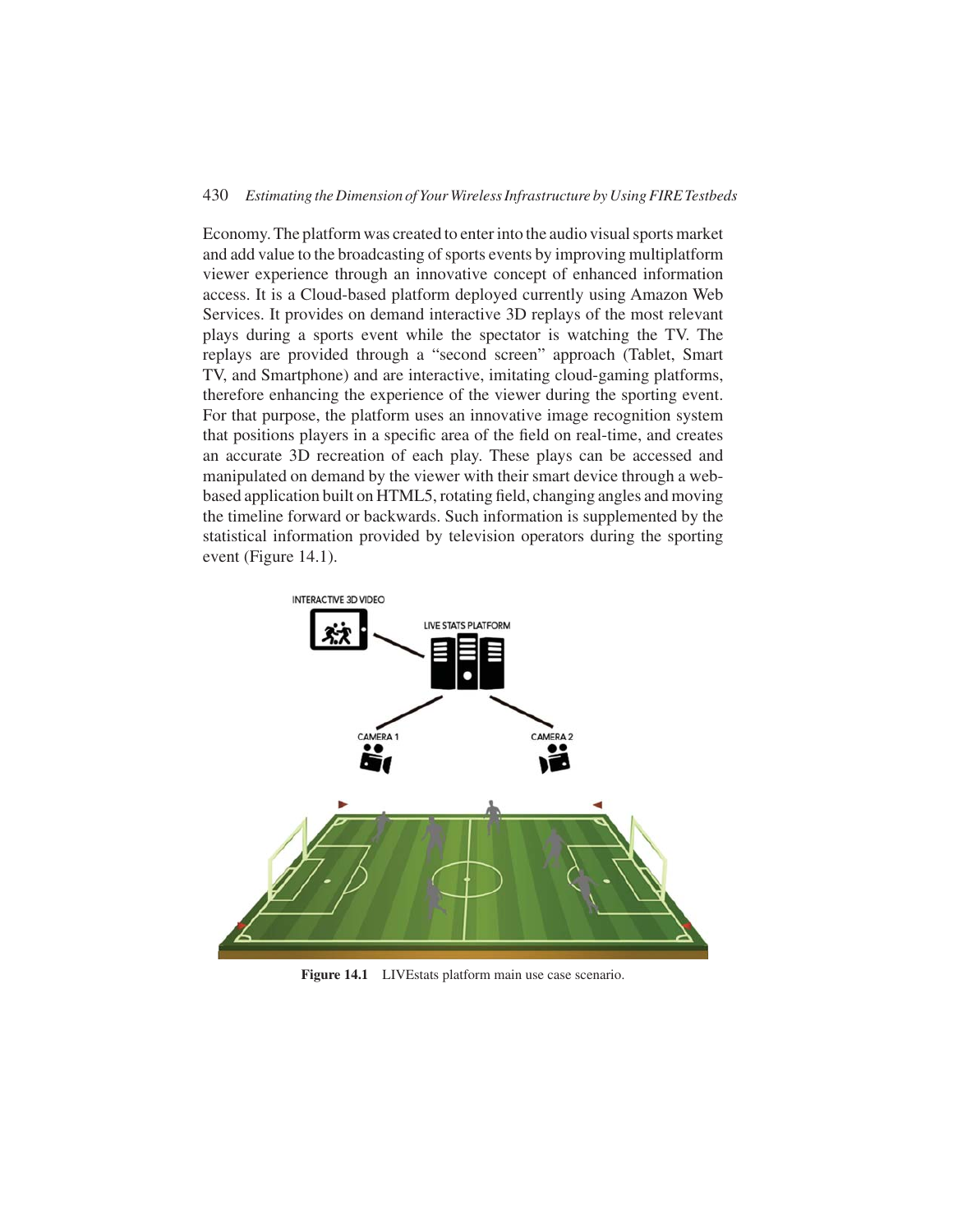Originally LIVEstats was thought to provide second screen capabilities in indoors scenarios as we have described; but because of the current challenges that the live sports market is facing and the knowledge of the market that we have acquired thanks to our privilege position as service provider for some of the main broadcasters in Spain, such as RTVE, we have extended our vision. We have considered, for the business model of LIVEstats platform as a way for commercialization, offering the service at stadiums during football games, as an optimized and more personalized way of interacting with spectators and bring them closer to the action. We strongly believe that the platform, providing a new level of interactivity and immersivity, has a great potential to lure the audience to the stadiums. With this idea in mind and in order to better define our value proposition and previous to setting the cost structure, we were facing the challenge to run specific tests and make validations that let us acquire detailed information about the specific infrastructure that would be required within a stadium to provide such a service. However, demonstrating the service and assessing its performance on a real environment would be too costly for us.

Here is where FED4FIRE has come into play, and, in particular, NITOS infrastructure. By running an experiment using the NITOS outdoor testbed with multiple wireless interfaces we wanted to assess the performance of the platform with heterogeneous (Wi-Fi, WiMAX, LTE) wireless technologies and check the viability and select the most suitable infrastructure to offer the service to a large audience through different devices on real time.

#### **Therefore, our main objective with this experiment has been:**

To characterize the physical infrastructure that is needed to provide LIVEstats platform premium content over wireless technologies to a large audience on real-time during a sports event on site on a sports stadium.

The Figure 14.2 shows the concept of this infrastructure characterization. In a real scenario, the Stadium where the sports event takes place will have a certain number of Wireless nodes (which may be WiFI, LTE, WiMAX or a hybrid network), each of them with N instances of the service running. At each moment, there will be a number of users accessing the nearest node in their zone in order to request a 3D interactive replay from the match. The configuration and topology of the network that needs to be available will depend on the specific stadium infrastructure and the requirements of LIVEstats platform for providing an acceptable QoS. The modelling of these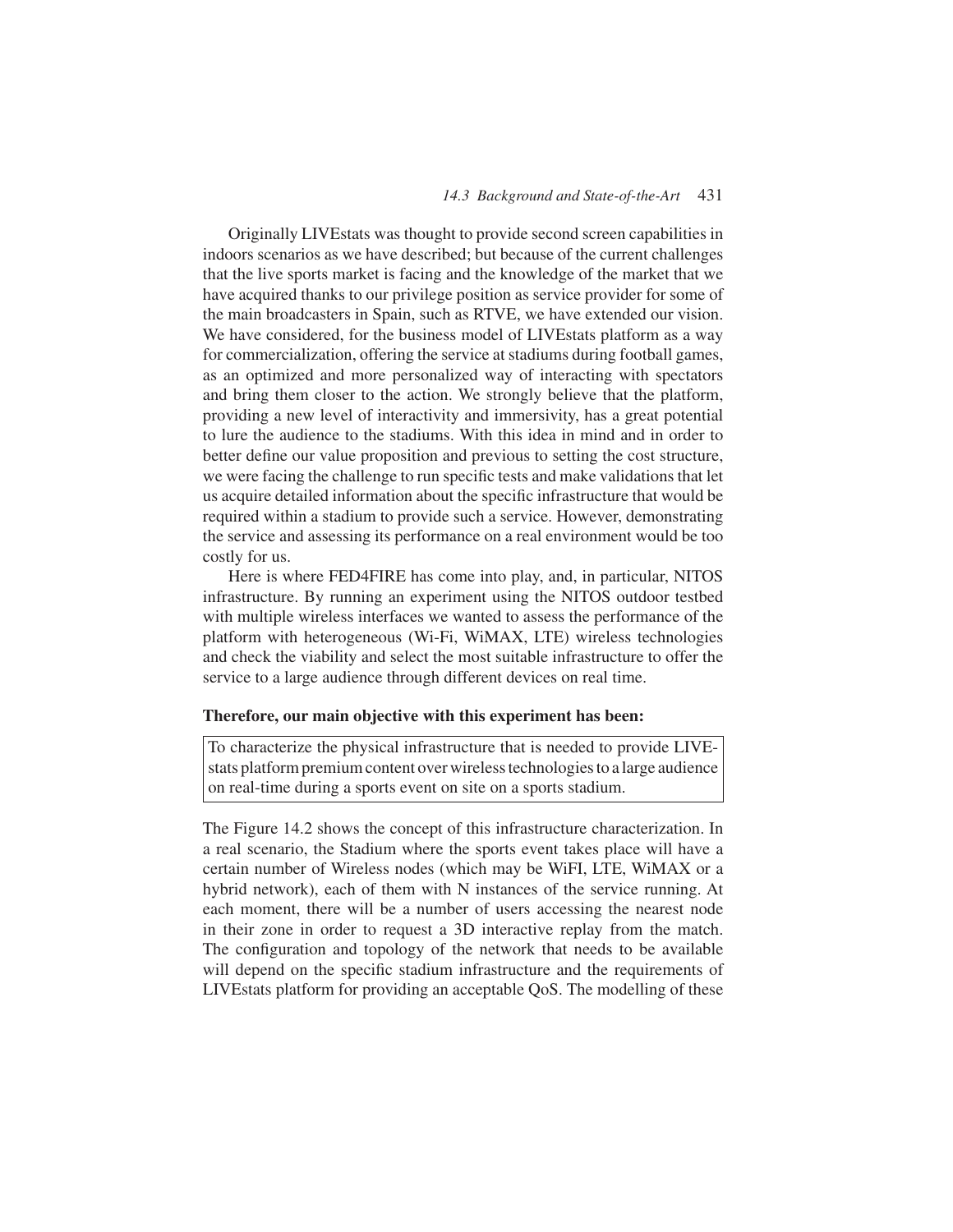

#### 432 *Estimating the Dimension of Your Wireless Infrastructure by Using FIRE Testbeds*

**Figure 14.2** Infrastructure characterization in a Stadium.

requirements is the main objective of running the experiment with NITOS infrastructure.

#### **Our specific goals included:**

- 1. Defining and running **3 specific test scenarios** to assess the service performance with the different wireless technologies offered by NITOS: **Wi-Fi, WiMAX and LTE**. We want to use results to be able to select the most suitable configuration for each specific scenario that we may face in the future.
- 2. Specifying the relationship among the characteristics and number of nodes of the network and the number of spectators that could be able to enjoy the service with a suitable Quality of Service. This is done by specifying the **maximum number of spectators** that would be able to simultaneously connect to the service through the wireless nodes provided by the NITOS infrastructure with a suitable Quality of Service in order to able to extrapolate the results for a wider audience (typically for stadiums with a capacity of 25.000 to 100.000 spectators). Our goal would be that at least 40% spectators in a stadium (users that are geographically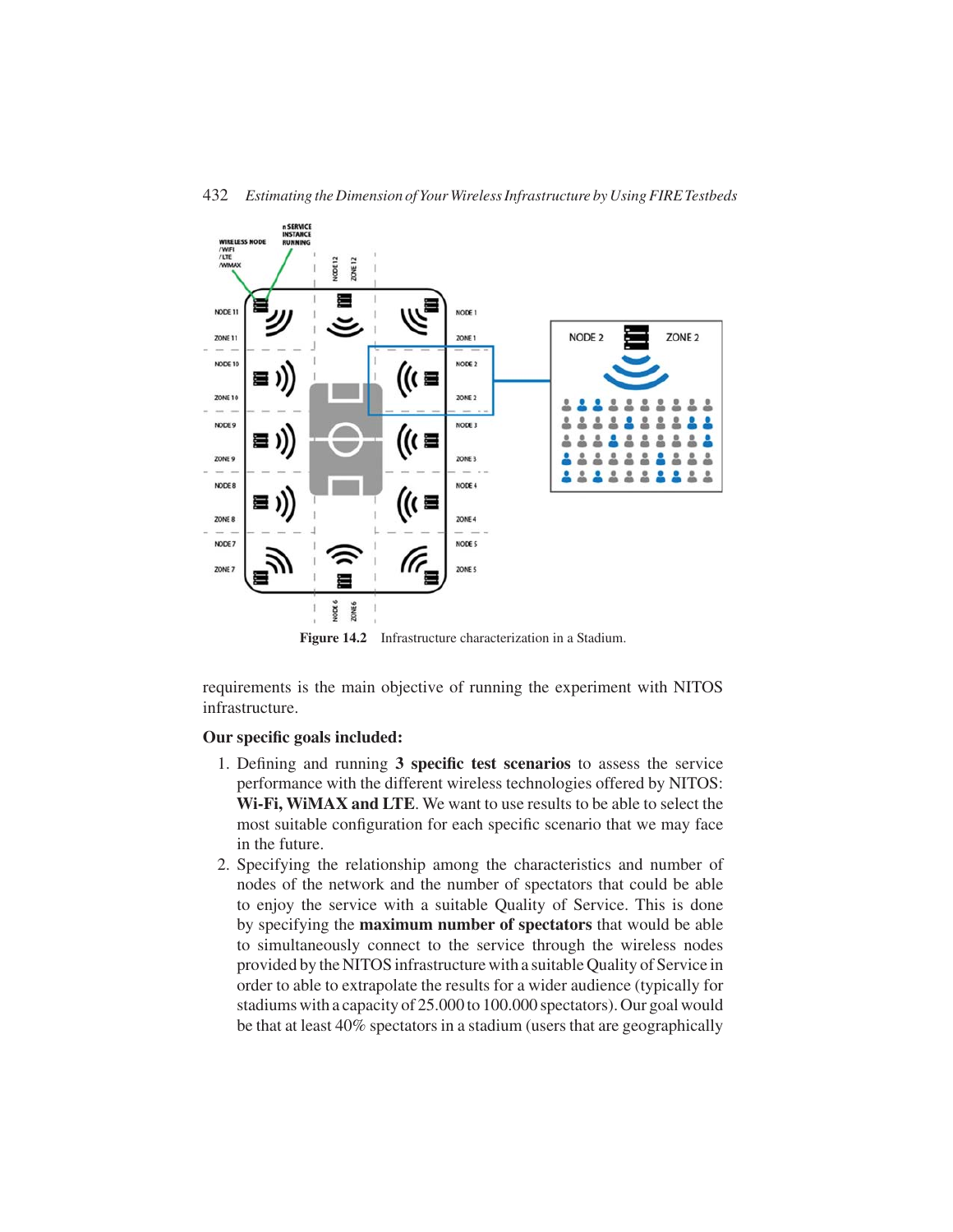very close from each other) would be able to simultaneously access to the 3D replays and get a good quality of experience.

3. Analysing the **factors and characteristics of the infrastructure** that are critical for the streaming experience, this is, which features make the difference about the number of spectators accepted by the system. From the extracted features, specifying on what basis they are relevant for the performance of the system and their specific values for each configuration in order to provide a good Quality of Service (starting from latencies at or below 200 msec.). This will let us know about the most cost-effective solution for each case.

Defining the **relation among the topology of the network and the Quality of service** offered. Results would guided us to adapt the network distribution configuration to a specific stadium.

LIVEstats on FIRE aimed at defining the specific infrastructures needed for suitable service provision and therefore the proper definition of its costs and scaling-up characteristics for a viable and beneficial exploitation plan. Carrying out the experiment described in this proposal will allow the identification and specification of the characteristic and requirements of the infrastructure capable of supporting the service provided.

LIVEstats solution is highly dependent on the infrastructures under which the data transmission is accomplished. Consequently, the main impact of this experiment, by means of NITOS support, was the definition of the technical requirements of the needed network. It will also allow the detection of emerging obstacles that might work as blocking issues regarding current technical features that may need to be further adapted. Additionally, the specification of the relationship between the technical infrastructure, the streaming experience and the number of spectators that can be served by it, allows the definition of a more precise cost model required to reach the market with adequate estimations about the required investments, pricing models and strategically partners needed to the efficient provision of the service.

This information also allows characterizing our suitable customer segments: by facilitating the description of the precise technical prerequisites that the stadium hosting the service must have and allowing the estimation of the cost that an itinerary infrastructure may have, the experiment will bring to light if smart stadium are necessary or if it is economically feasible having itinerant network infrastructures.

Moreover, the application of our solution in a real scenario provided us with valuable evidences for promotion and marketing activities towards our target customers. These are mainly the providers of audio visual content that have the rights for broadcasting the sports events and the sports clubs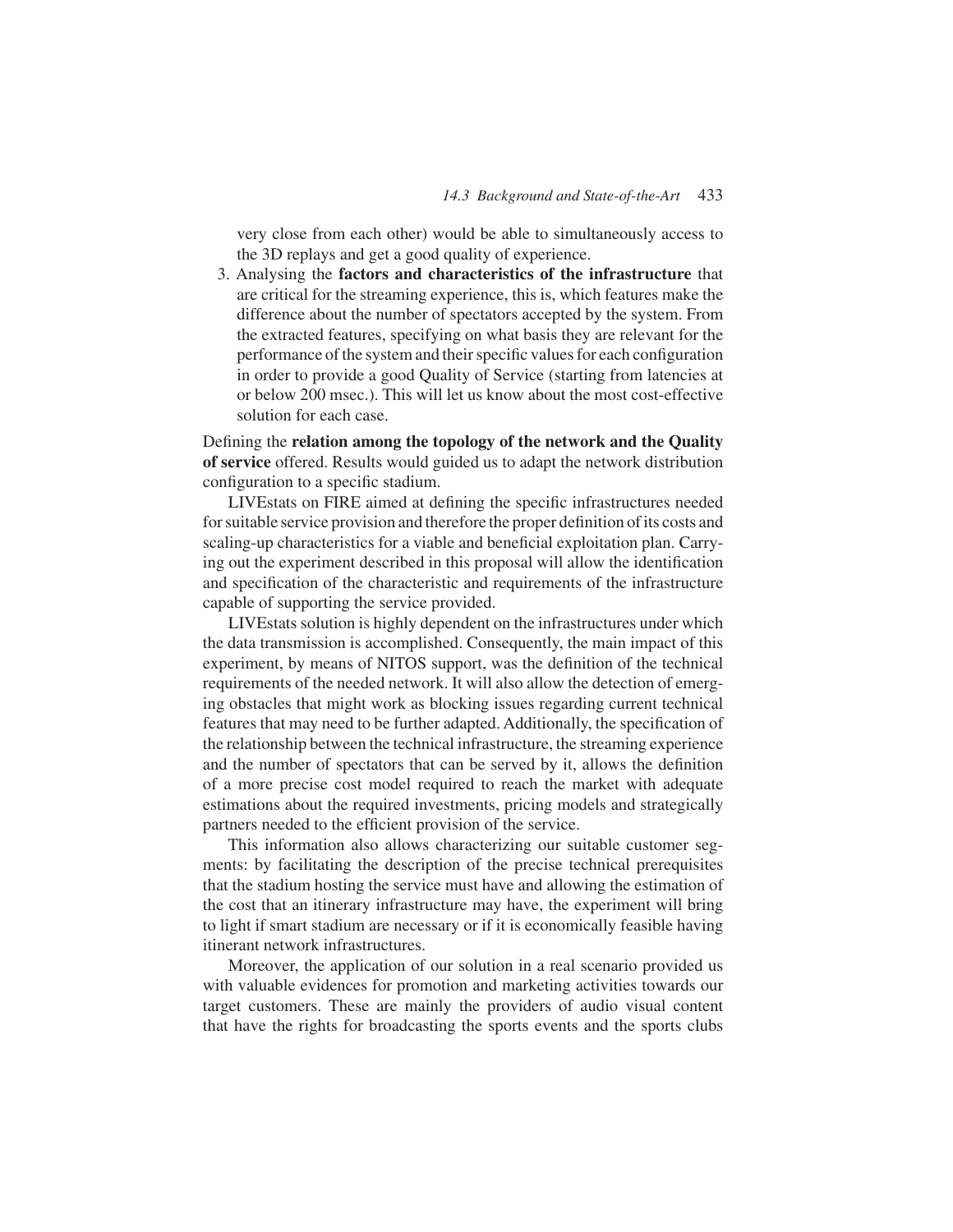owning the stadiums where the events take place. With the results of this experiment, Planet Media is now in a better position to get its products closer to the market and reinforce their expertise on multi-device and multi-channel services related to the creation of content for the sports industry. Besides, this customer and market knowledge might evolve in relevant strategic alliances to be exploited with commercial purposes.

In summary, the experiment helped us to prepare an adjusted cost model for our business model in addition to the information and the required models for the deployment and commercialization of the system in real-case scenarios. Lastly, from a technical point of view, the technology assessed in this experiment has set the basis for further potential applications and platforms not only in the sports environment but others. The experiment was contextualized within the strategic plan of the company, which includes the following action areas:

- Progress on the international dimension of the company, by promoting the internationalization of the R&D activities and increasing participation in international reference projects strengthening our participation in FIRE and FIWARE communities.
- Increasing our competitiveness by adjusting our estimation of infrastructure costs in relation to new media and streaming products.

Boosting a favourable environment for the investment on sustainable R&D&I through active participation in national and European technological platforms.

#### **14.3.2 State-of-the-Art**

Professional sports leagues around the world are embracing the advances of technology by adding connectivity at the stadiums to enhance the fan experience. The Levi's stadium in Santa Clara, California (USA), which serves as the home of the San Francisco 49ers of the National Football League, is currently the most connected stadium in the world. Opened in August 2014, it has 1.500 access points and infrastructure to support Wi-Fi 30x faster than any other, allowing 60.000+ fans to simultaneously connect. It is followed by Barclays Center in Brooklyn, a multi-purpose indoor arena with seating capacity over 18.000 fans, which serves as the home for Brooklyn Nets basketball team. It supports large volumes of high-definition video and Wi-Fi traffic during the events through Cisco Stadium Vision Mobile solution<sup>1</sup>, which

<sup>&</sup>lt;sup>1</sup>https://www.cisco.com/web/strategy/sports/stadiumvision\_mobile.html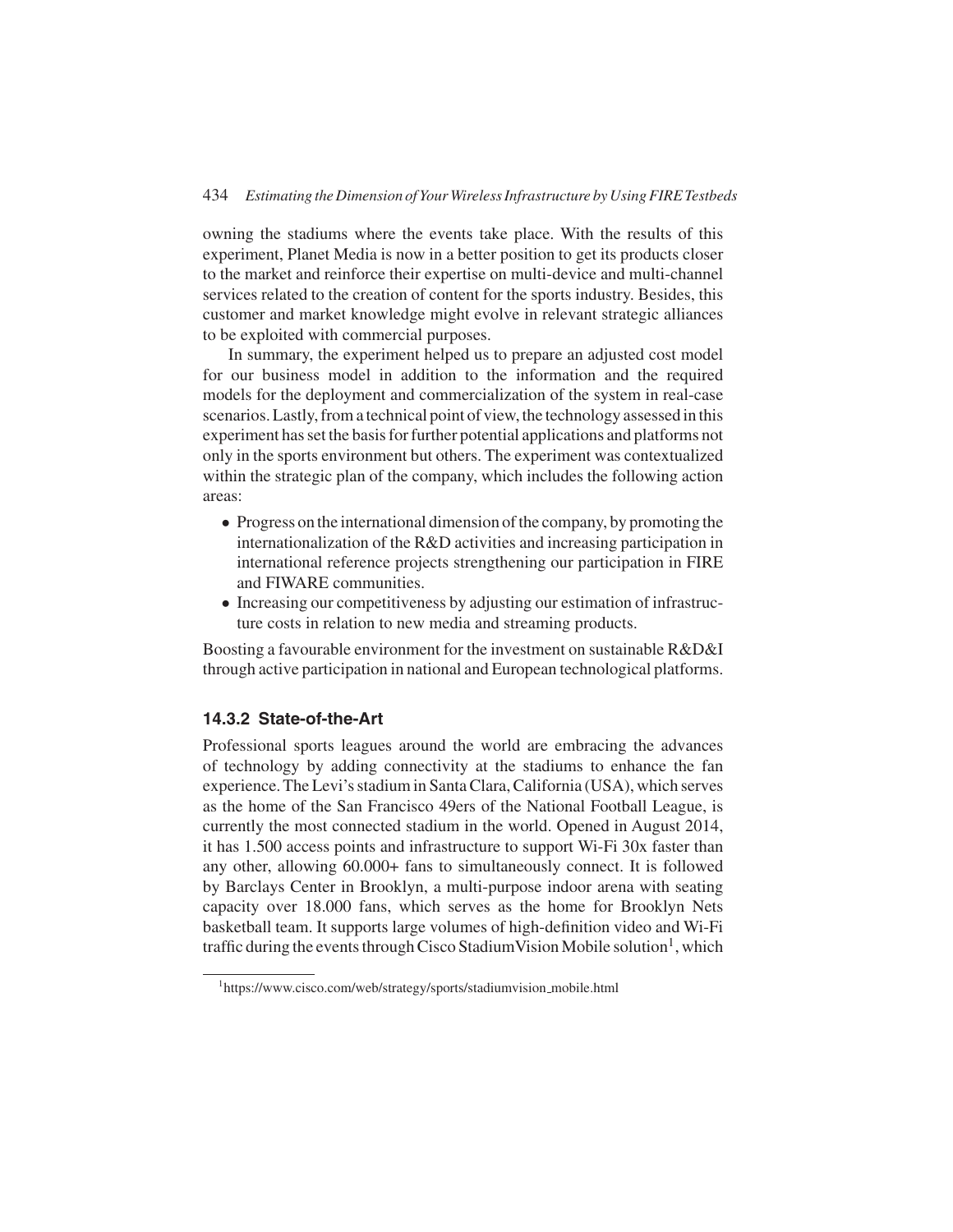enables more effective use of scarce Wi-Fi spectrum by enabling reliable multicast (the same Wi-Fi transmissions can be shared by all mobile devices requesting the same content); high-quality and reliable video delivery to a massive number of mobile devices; and low delay delivery of in-venue content (including streaming video, audio, and data).

In Europe, Stadiums such as Real Madrid's Santiago Bernabéu, Manchester City's Etihad, Bayer Leverkusen's BayArena, Glasgow's Celtic Park and several stadiums in Scandinavia, have been converted into digital, connected, football venues. Through platforms such as Cisco® Connected Stadium Wi-Fi, all these stadiums aim to provide an all-encompassing multimedia fan experience through an average 10- to 20-Mbps connectivity, so that they for example may upgrade their seats when they walk into the stadium, get real-time video of the event, access to social media, order drink and food from their seats, get information about closest services and restrooms, etc.

There are specific solutions such as the freeD Arena System infrastructure<sup>2</sup> installed in the AT&T Stadium in Arlington, Texas (USA), which is composed of more than 24 cameras allowing offering a unique way for fans to view replays, creating a 3D effect and depth of field on a 2D plane.

In general, the replays that are offered currently at Stadiums are broadcasted through the stadiums HDTV's. The providers of such services are currently working to offer the streaming individually to users through their mobile phones and enable interactivity. With this experiment we would be aligning with the current market supply trend and get **on to the cutting edge for the provision of these services,** especially in Europe.

## **14.4 Approach**

#### **14.4.1 Methodology**

The work plan for the experiment implementation was based on a three cycle methodology. Each cycle put the main focus on one of the wireless technologies supported by NITOS testbed (Wi-Fi, WiMAX and LTE) and was composed of 4 phases: 1) deployment of the LIVEstats platform over the specific configuration of NITOS testbed; 2) definition of the goals, conditions and indicators that need to be assessed during the experiment, 3) execution of the experiment and 4) analysis of results and extraction of conclusions. The first cycle focused on Wi-Fi technology and was the leading one, in the sense that the experience acquired during this test provideed relevant feedback

<sup>2</sup> http://replay-technologies.com/technology/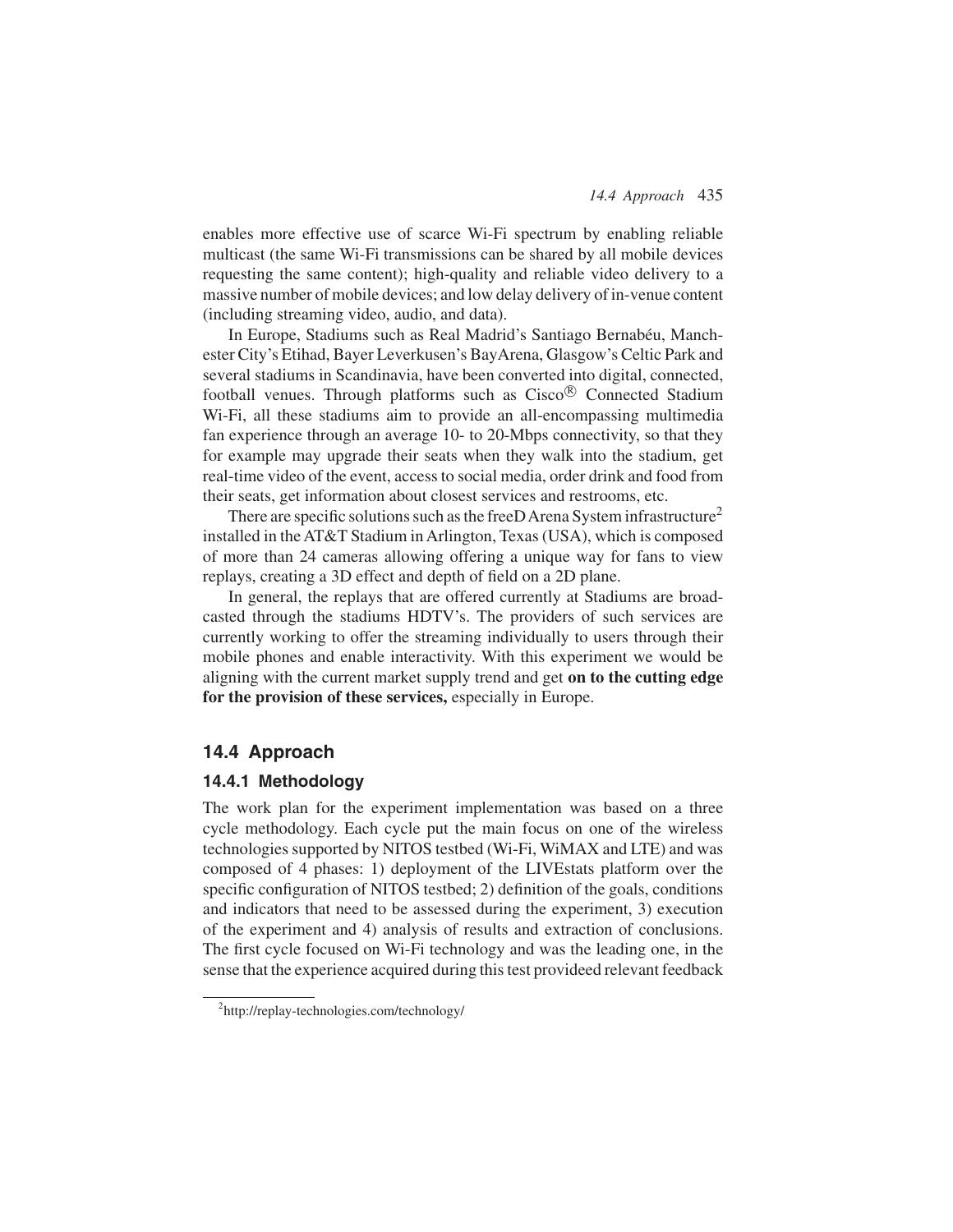that served as guide for the performance of the subsequent tests. Phases 1, 2 and 3 were documented and further analysed in phase 4 in order to extract conclusions and provide valuable feedback for the Fed4Fire consortium.

## **14.4.2 Associated Work Plan**

According to the described methodology, the work plan was divided in the following Work Packages (WPs) during the timeline of the experiment:

|                                     | Month 1 | Month 2 |              | Month <sub>3</sub> |            | Month 4    |
|-------------------------------------|---------|---------|--------------|--------------------|------------|------------|
| <b>WP1 Deployment</b>               | Wi-Fi   |         | <b>WiMAX</b> |                    | LTE        |            |
| <b>WP2 Pilot Definition</b>         | Wi-Fi   |         | <b>WiMAX</b> |                    | <b>LTE</b> |            |
| <b>WP3 Pilot Execution</b>          |         | Wi-Fi   |              | <b>WiMAX</b>       |            | <b>LTE</b> |
| <b>WP4 Analysis and Conclusions</b> |         |         | Wi-Fi        | <b>WIMAX</b>       |            |            |

**WP1 Experiment deployment**. This WP was in charge of the deployment of LIVEstats system under the infrastructures provided by NITOS testbed. An exhaustive previous analysis was done to adapt our system to the specific characteristics provided by Fed4Fire. A first phase of resources discovery, requirements, reservation and provision was also performed.

**WP2 Pilot definition**. Concurrently with the previous WP, the definition of the pilot to carry out the experiment was defined. Here we defined the test battery to be performed in the corresponding tests. In addition, we precisely defined the indicators to be evaluated. Pilot definition phases for tests 2 and 3 were based on the first one over Wi-Fi, taking into account the experience acquired and the lessons learnt in order to improve the test battery and obtain more specific-feature focused, precise and detailed results.

**WP3 Pilot execution**. This WP took the responsibility for the execution of the experiment by means of the accomplishment of the test defined within the previous WP. Three experimentation tests were done focusing on the three wireless technologies offered by NITOS: Wi-Fi, WiMAX and LTE. The tests to be performed were classified in two different collections; (1) Functional tests and (2) Performance tests.

**WP4 Analysis and conclusions**. The analysis of all the information extracted during the experiment timeline were done within this WP. Based on results we were able to specify the most relevant indicators and their level of priority for the deployment of a network in a real case. Moreover, relations among them and specific values required in order to provide a good quality of experience (e.g. relationships such as Bandwidth and number of spectators supported by the system; topology of the network and number of spectators) were described.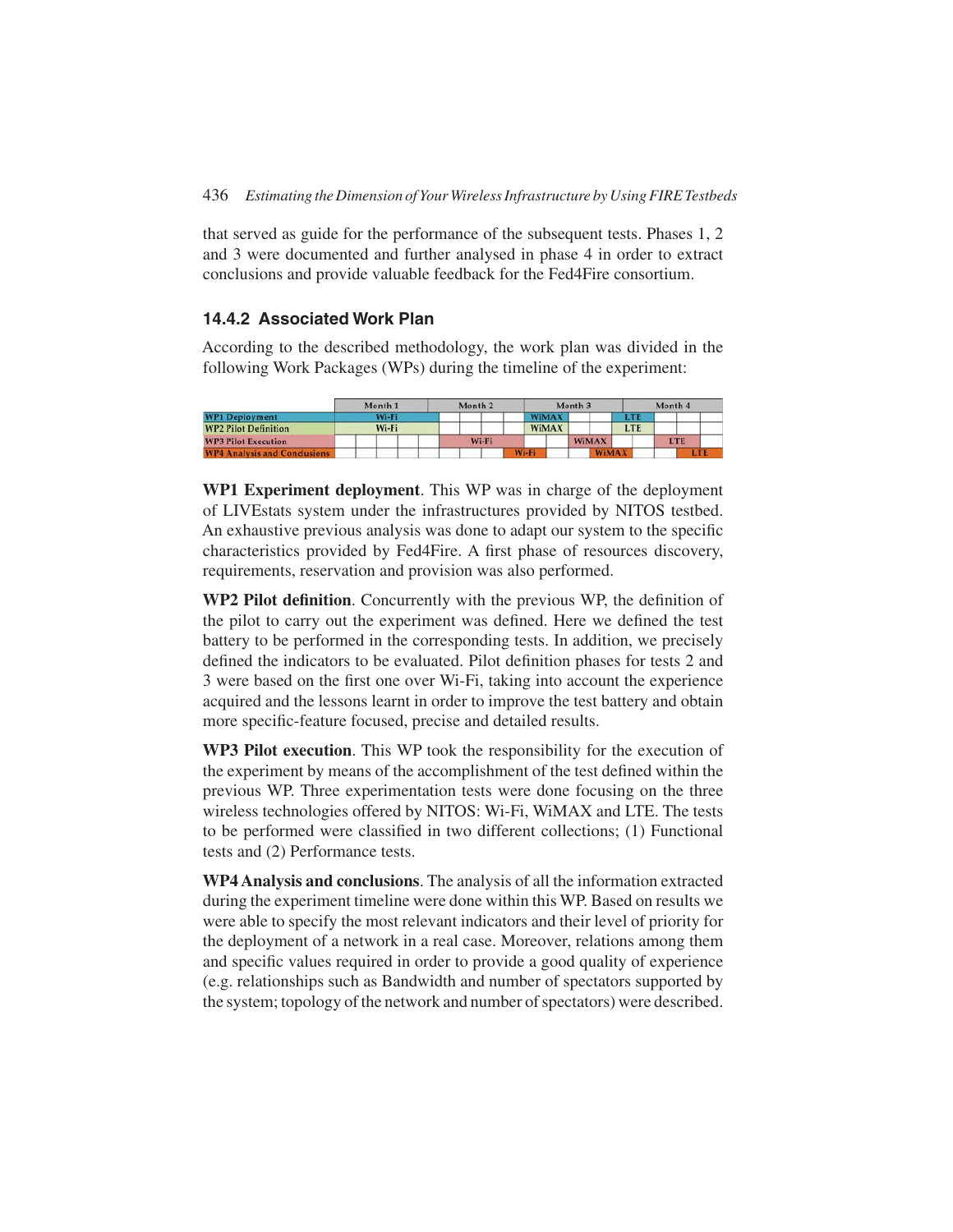This WP also compiled all the feedback about the experience and results of running the experiment over the testbed facility. All this information was detailed in the **final report** of the experiment.

## **14.4.3 Experimentation Methodology**

The tests performed were focused to assess the Quality of Service provided when the system is accessed according to the following diagram:



The spectator (using a tablet or smartphone) will request the visualization of a specific play at a specific instant in time from a specific perspective of a virtual camera.

- 1. The MUX (multiplexor module) verifies which of the current videos that are being rendered fits the most with those parameters. If there is no play fitting these parameters, a new render requested to the corresponding streaming channel. The MUX returns the selected channel to the user.
- 2. The render module takes the 3D model generated by the modelling server and generates the streaming from the model. (NOTE: a 3D play in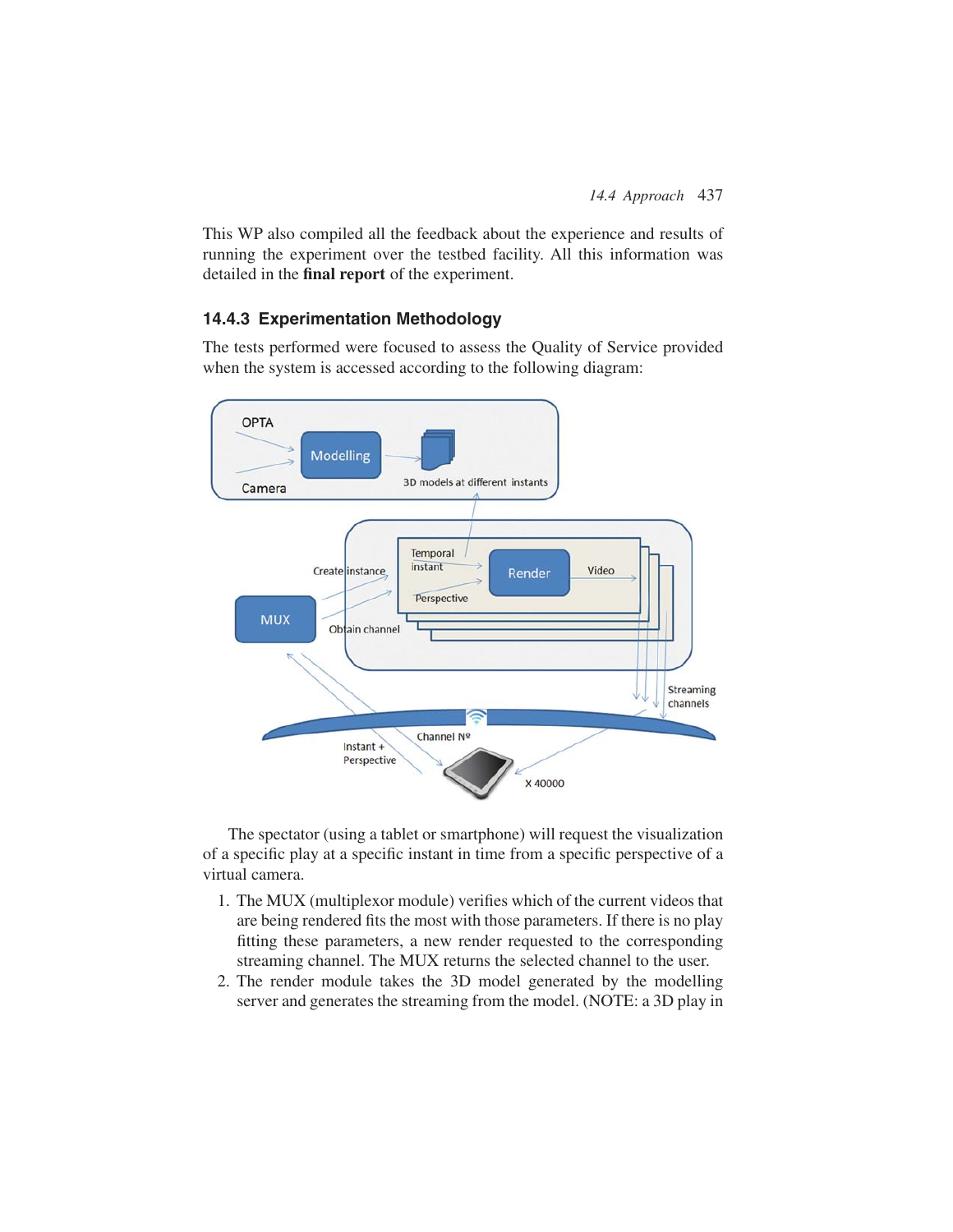#### 438 *Estimating the Dimension of Your Wireless Infrastructure by Using FIRE Testbeds*

LIVEstats is generated using the video signal of a camera at the stadium and additional information coming from OPTA<sup>3</sup> information).

3. The user receives the streaming through the selected channel.

## **Specifically the tests to be performed were grouped into:**

- Functional tests, aiming to verify that the system is working accordingly to the functionalities contemplated once it is implemented under NITOS infrastructure.
- Performance tests:
	- Stress test. This test aims to break the system under test by overwhelming its resources or by taking resources away from it. The main objective is to make sure that the system fails and recovers gracefully.
	- Load test. This test aims to put demand on a system and measuring its response so as to see until where it is able to work adequately. The main objective is to identify the maximum operating capacity of an application as well as any bottlenecks and determine which element is causing degradation.

Some of the indicators evaluated had been already identified, despite the fact that a more precise specification was to be done within WP2.

- *Network latency and packet loss*
- *Graphic quality*. Indicates how faithful is the quality of the streamed system screens on a thin client and how the graphic quality is degraded over imperfect network conditions.
- *Traffic characteristics*
	- Network delay. Time required transmitting a user's command to the server and a system screen back to the client.
	- Processing delay. Time required for the cloud system server to receive and process a user's command, and to encode and packetize the corresponding frame for the client.
	- System delay. Time required by the system software to process a user's command and render the next system frame that contains responses to the command.
	- Playout delay. Represents the time for the client to receive, decode, and display a *frame*.

<sup>&</sup>lt;sup>3</sup>http://www.optasports.com/en/about/what-we-do/live-performance-data.aspx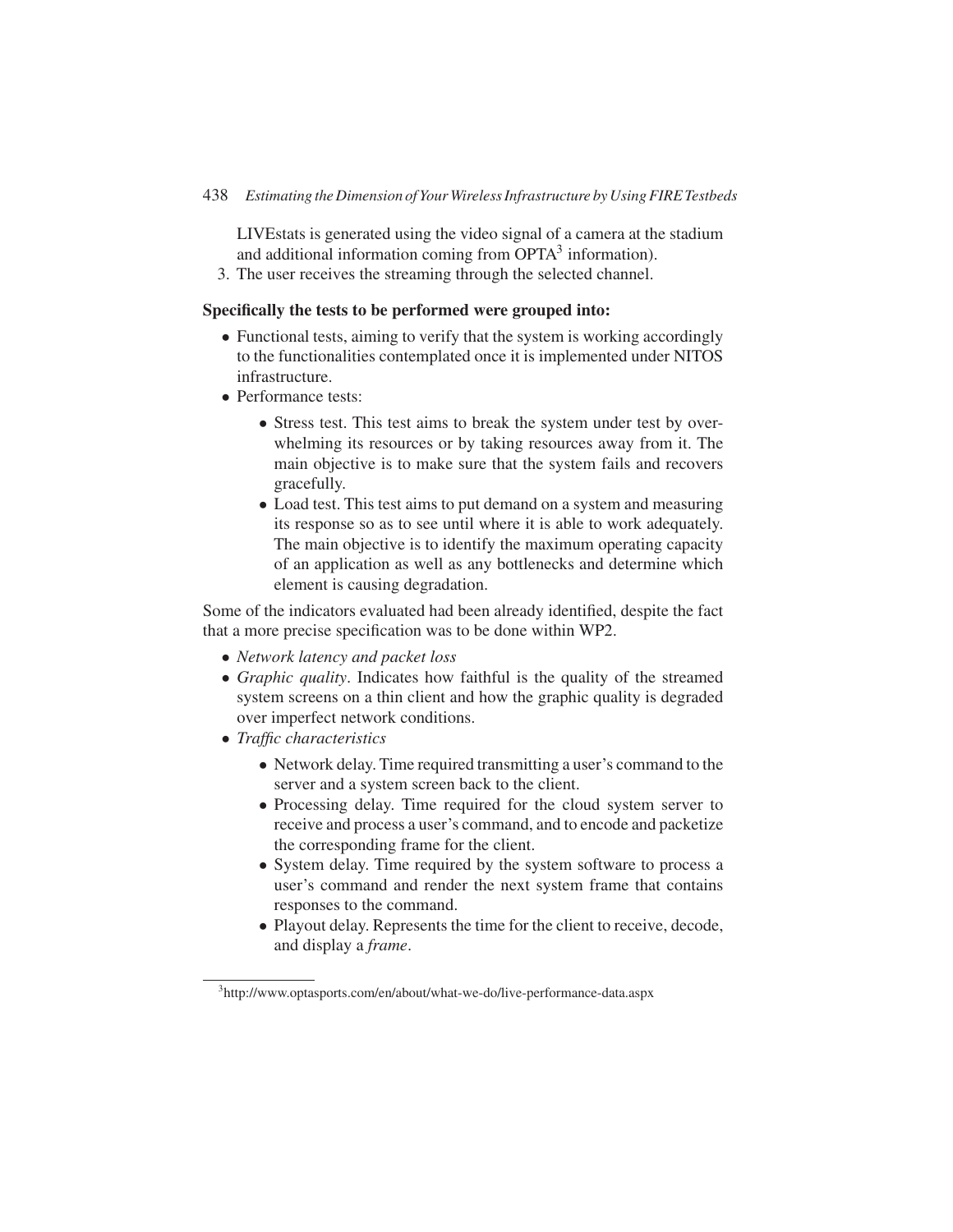- *Scalability of the render server*: We tested the most suitable configuration (regarding scalability) of the render server in order to offer the best experience with the minimum possible hardware cost.
- *Multiplexing capacity:* We tested the capacity of the multiplexing module that shares the signal among users.

## **14.5 Technical Work**

#### **14.5.1 Set-up of the Experiment**

The tests performed aimed to assess the Quality of Service provided when the system is accessed were design according to the following Figure 14.3:

During the sports event, after a specific play (e.g. after a goal occurred during the football match) the spectator using a tablet or smartphone requests the replay on 3D on his/her device. This happens at a specific instant in time from a specific perspective of a camera.



**Figure 14.3** LIVEstats platform general architecture diagram.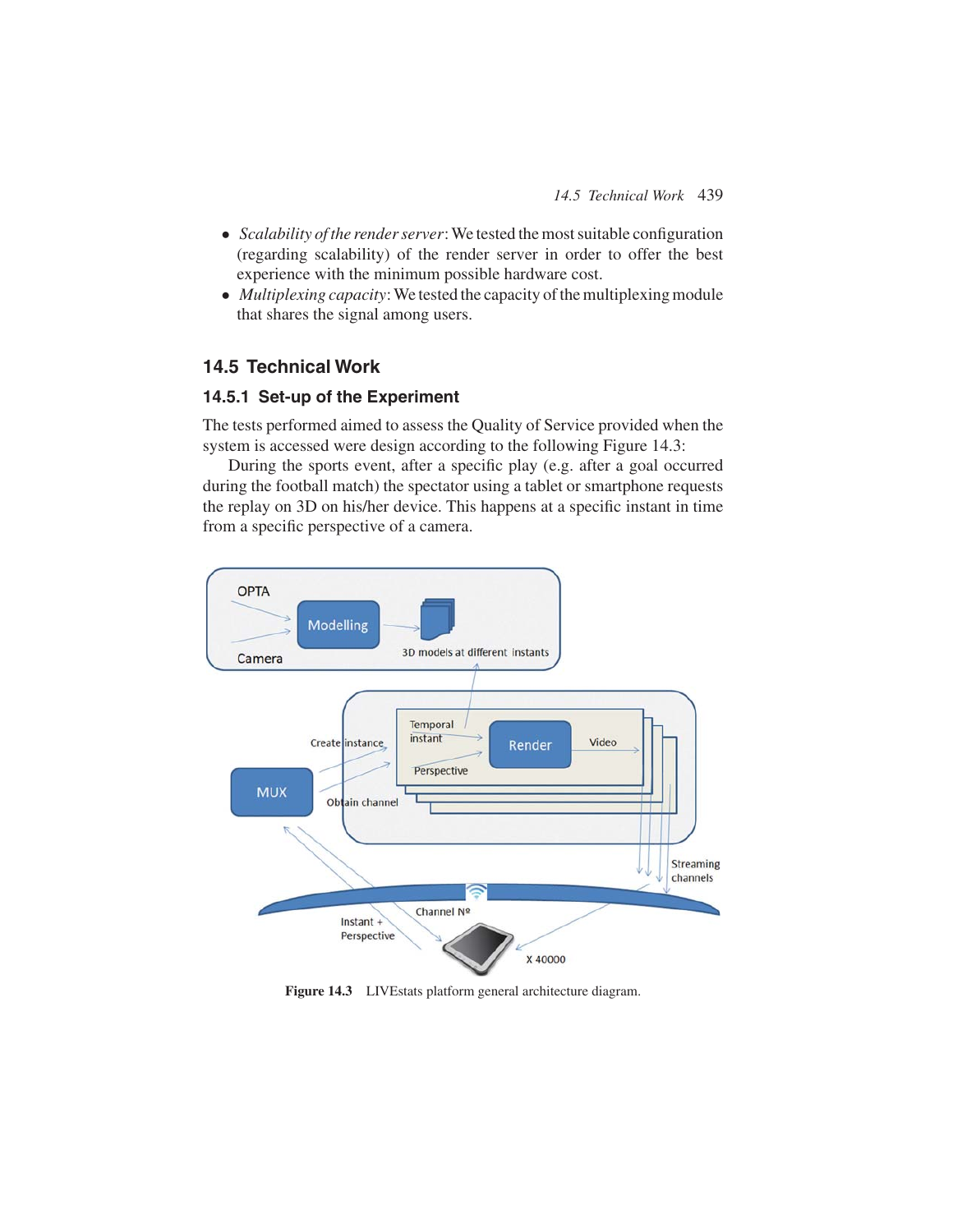- 1. The MUX (multiplexor module) verifies which of the current videos (3D replays) that are being rendered fits the most with those parameters (in terms of time and perspective). If there is no play fitting these parameters, a new render is requested to the corresponding streaming channel. The MUX returns the selected channel to the user.
- 2. The render module takes the 3D model generated by the modelling server and generates the streaming from the model. (NOTE: a 3D play in LIVEstats is generated using the video signal of a camera at the stadium and additional information coming from  $OPTA<sup>4</sup>$  information)
- 3. The user receives the streaming through the selected channel.

The Multiplexor module is needed because we are talking about providing an instant 3D replay to hundreds of users at the same (or very similar) time. This will probably happen during the most interesting plays or football players' actions: goals, offsides, faults, etc. The platform must be prepared to manage a high number of requests and deliver the 3D replay with an acceptable QoS within a delay that does not exceed the acceptable margins. The tests that we have performed in this experiment aim to verify that the system works accordingly (functional test) and is able to serve all clients.

## **We have designed tests to measure the following data, in the following available environments: WiFi, WiMAX and LTE**.

- **Latency time**: How long does it take for the client to make the initial handshake with the server, thus connecting to it via WebSocket.
- **BPS in streaming**: The amount of data that can be sent through the WebSocket, in a given time measure.
- **Network stability**: We want to find out what kind of wireless environment is the best, has less drops in speed, and is able to be up for as long as possible. The idea is that sometime the network may fail, and we also want to gauge this.

The experiment attempted to measure the time it takes to serve N clients by X servers, using the NITLab nodes architecture. The diagram of the general set up for the experiments is the following, using the JFED tool provided by the testbed (Figure 14.4):

Given the characteristics of the use case we are considering, the optimal scenario for the experiment would require the reservation of as much nodes as possible: a high number of servers and a higher number of clients accessing

<sup>4</sup> http://www.optasports.com/en/about/what-we-do/live-performance-data.aspx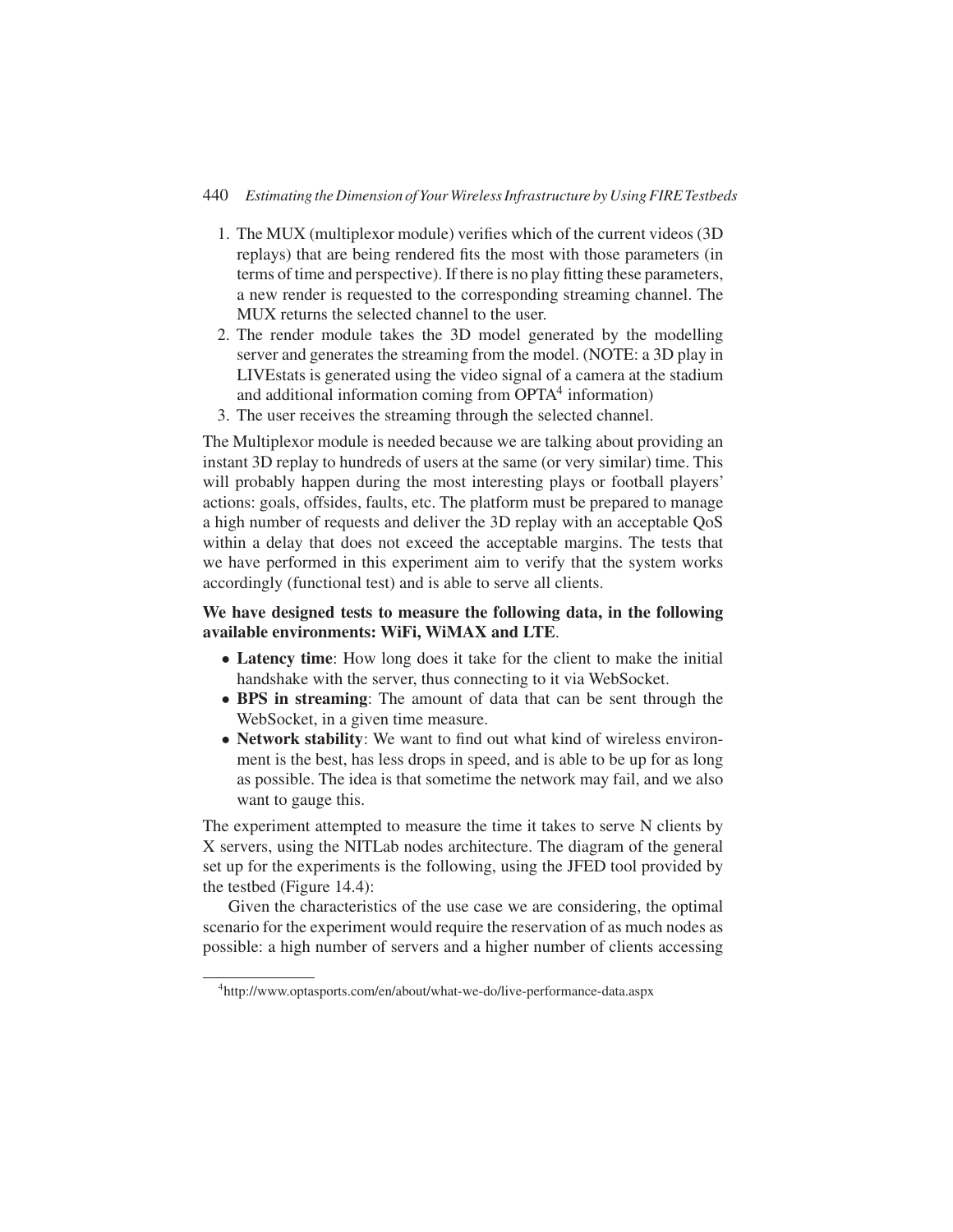

*14.5 Technical Work* 441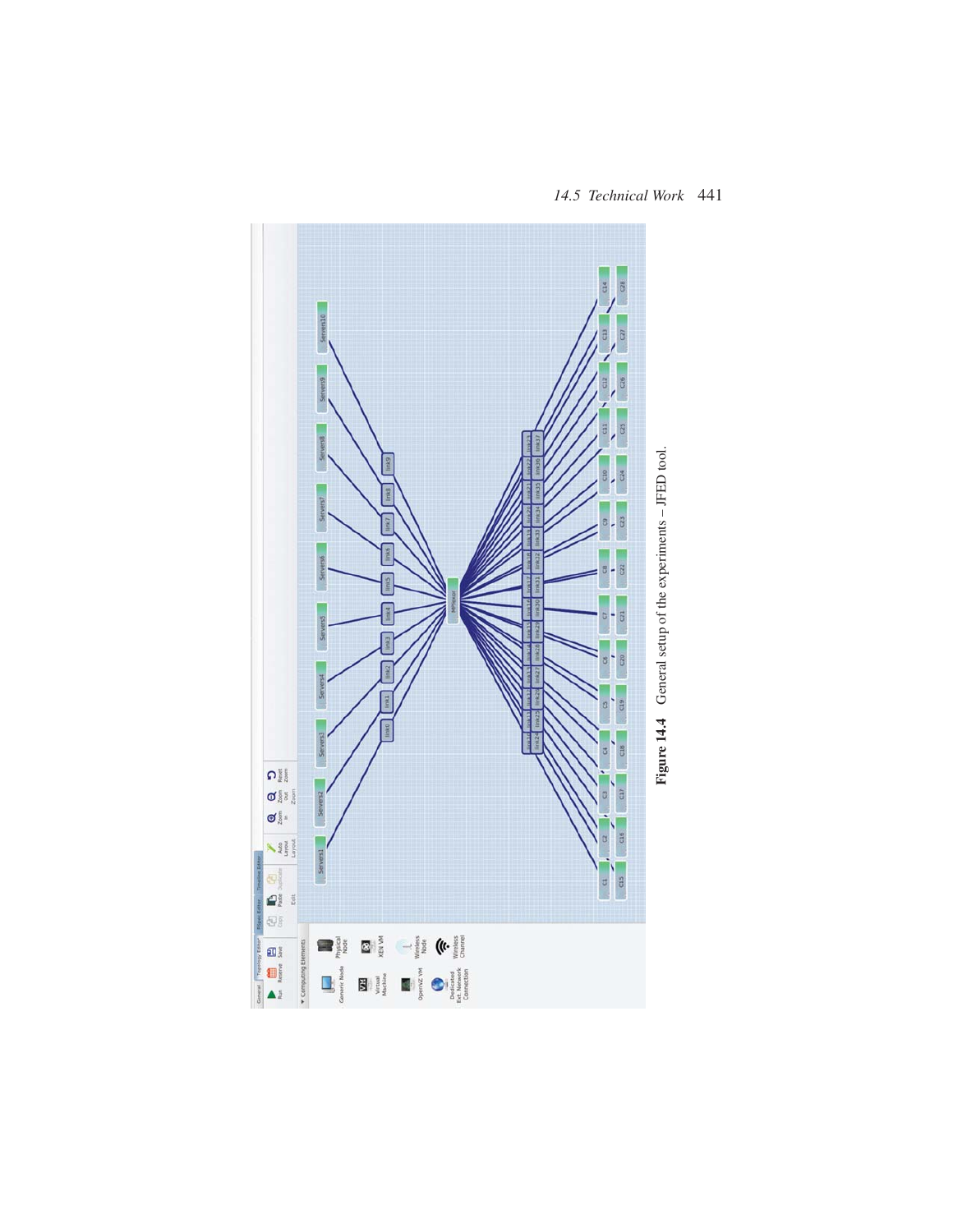to those servers through different wireless channels; all of them orchestrated by the multiplexor module.

The preparation tests with the testbed (the initial tests that were made in order to get to know the testbed environment and tools) showed that not all nodes were working as expected, or the reservation tool did not allow the reservation of a high number of nodes at a time. Hence, given that we could not use an unlimited amount of servers, we designed the experiments in order to use two nodes for each experiment. One of the nodes acts as server hub, and the other nodes acts as client hub, that is, all instances of server live in a single node, and all instances of client live in a single node. The deployment fits the same initial concept, but the number of nodes is reduced to 2, server and client hub, according to the following Figure 14.5.

The servers were going to be sending, via WebSocket, a file of 8 MB for the client to receive, attempting to emulate the streaming capability of the WebSocket implementation. Also, there is a Multiplexor component for the test, whose functionality is to attend the client first, receive the parameters the client is sending to get an instance, which are the width and height of the client viewport, in order to emulate a number of distinct devices to connect to the streaming server. If there is one free server instance, the multiplexor component forwards the WebSocket address for the client to connect to it. If there is no free instance at the moment, it tells the client, so it can wait some time (2–3 seconds), and try to get the instance again. In the end, all of the clients must be attended and the file must be served to all of them.

In the preparation phase, some adaptations had to be made so that our platform complied with the requirements of the testbed. For this purpose, the following technologies were used:

- **Node.js**: This tool is used to develop the server, client and multiplexor. Due to its capacities for asynchronous operation, and due to the fact that node is non-intensive in resource use, we believe it is the more adequate tool for the experiment, instead of using other tools, like .NET or PHP.
- **Node.js modules**: The node.js standard distribution does not have all of the tools we will need to correctly implement the experiment, so we also use some node.js modules, that are detailed next:
	- **Express**<sup>5</sup>: This framework is considered the standard for node.js. It is very useful for the creation and managing of routes, along with the fact that it is considered the node.js standard of development.

<sup>5</sup> http://expressjs.com/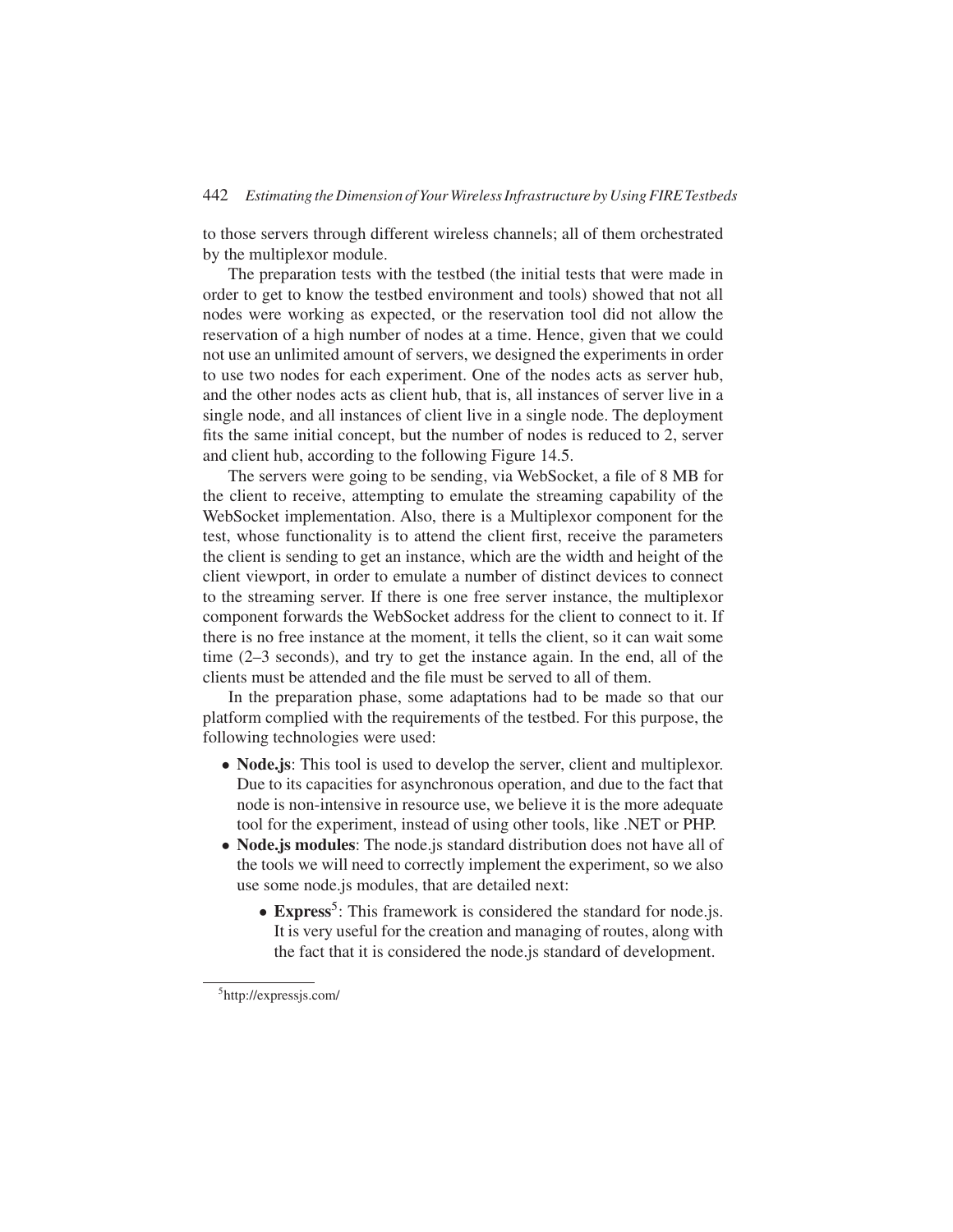

*14.5 Technical Work* 443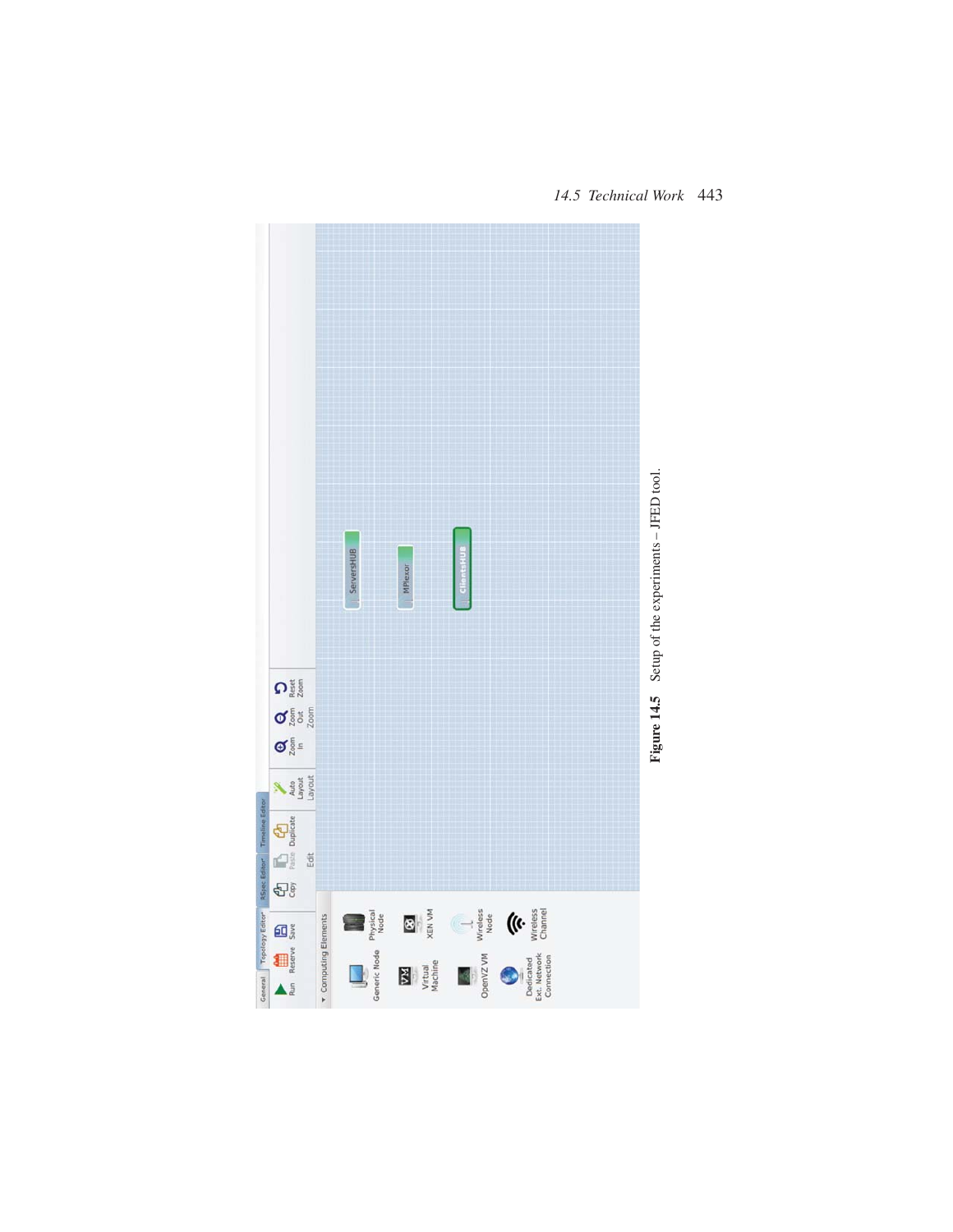- **Binary,**  $JS^6$ **:** This module contains functionality for the creation of a server that emits binary data via WebSocket, and clients that know how to connect to said server, and read the data sent by the server. There is no such functionality in the node.js standard distribution, therefore we use this module.
- **MySQL**<sup>7</sup>: We use a MySQL database to be able to store data regarding the instances, whether they are occupied or free. The communication with the MySQL engine is made thought the node.js module 'mysql'.
- **Chance**<sup>8</sup>: A library for random data generation. Due to the fact that we need to randomize certain aspects of the application, this library is very useful.
- **Chalk**<sup>9</sup>: This module is included in order to write to console, because it provides styling for text, and is therefore very useful for reading the results of the tests.

#### **14.5.2 Preparatory Tests**

This phase includes all the testing that was run in order to prepare for the core of the experiment: the tests to get to know the tools and the testbed environment: the possibilities for reservation and the best approaches for deploying our platform and tools in order to run the experiment:

| Testbed Infrastructure Used             | <b>Tests Description</b>                           |
|-----------------------------------------|----------------------------------------------------|
| iMinds WiLab2                           | Reserving and accessing nodes (jFed, SSH)          |
|                                         | Mounting images on nodes                           |
|                                         | Testing connectivity                               |
| NITOS lab:                              |                                                    |
| NODE1-040 (Nitos Outdoor Testbed: Grid, | Reserving and accessing nodes ( <i>jFed, SSH</i> ) |
| Orbit)                                  |                                                    |
| NODE041-049 (Nitos Office Testbed:      | Mounting images on nodes                           |
| Icarus)                                 |                                                    |
| NODE050–085 (Nitos Indoor RF Isolated   | Testing connectivity                               |
| Testbed)                                |                                                    |
| Results                                 | Section B.2.1.1                                    |

6 http://binaryjs.com/

<sup>7</sup>http://www.mysql.com/, http://github.com/felixge/node-mysql/

8 http://chancejs.com/

9 https://www.npmjs.com/package/chalk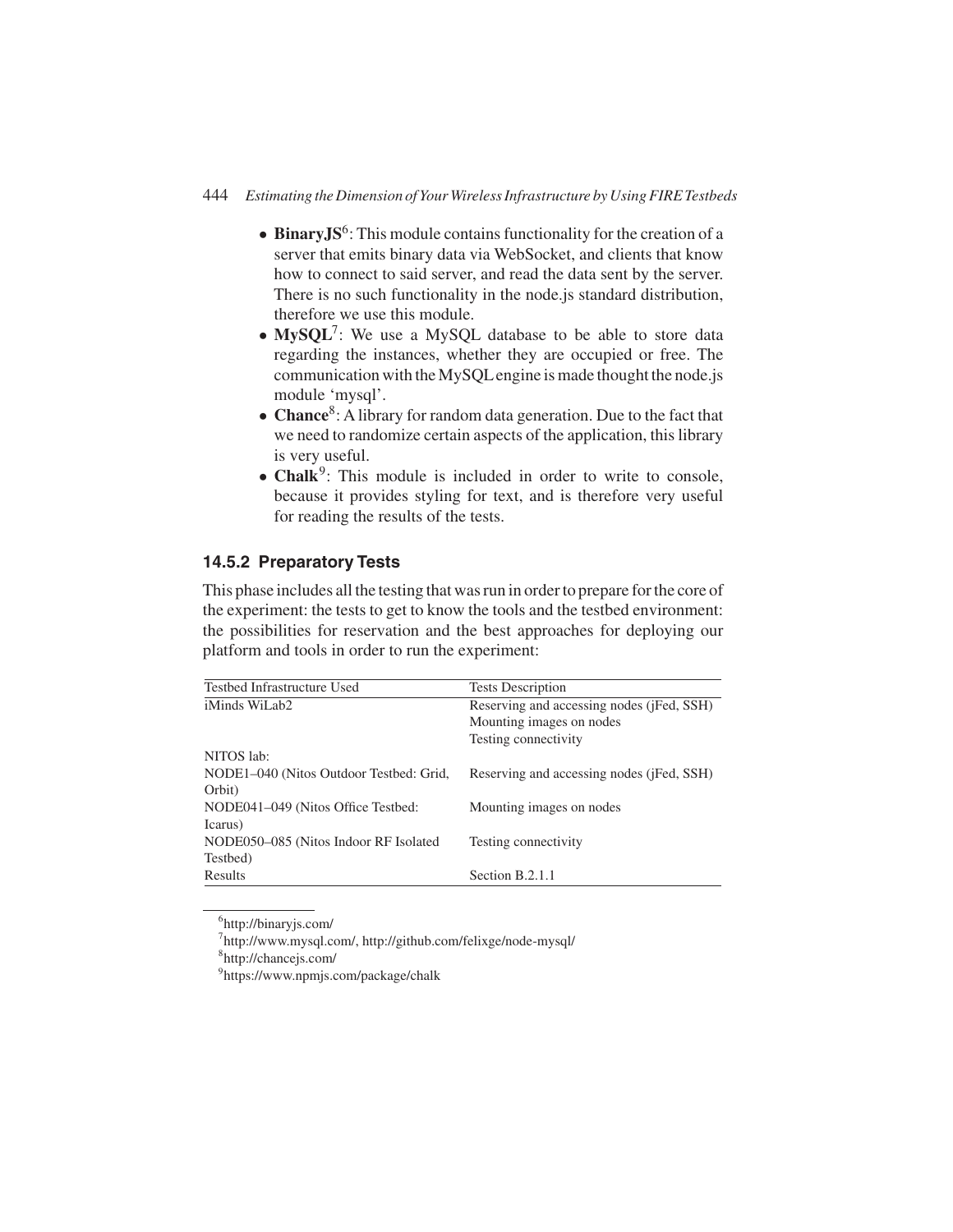*14.5 Technical Work* 445



Figure 14.6 Components for the general set up of the experiments.

## **14.5.3 Laboratory Use Cases**

The following sections describe the design of the experiments that were the core of our project. All of them follow the structure that was presented earlier in this document, using a server and a client hub, according to the set up (Figure 14.6).

## **14.5.3.1 Wi-Fi experiments**

| Identifier                    | WiFi 001                                          | WiFi 002                                              | WiFi 003   |
|-------------------------------|---------------------------------------------------|-------------------------------------------------------|------------|
| NITOS lab infrastructure used | WiFi nodes                                        | WiFI nodes                                            | WiFi nodes |
| No. of server instances       | >30                                               | >20                                                   | >40        |
| Number of Clients             | $15 - 360$                                        | $15 - 360$                                            | $15 - 600$ |
| Repetitions                   | $\mathcal{D}$                                     |                                                       | 3          |
| Objective                     | Time to serve all clients. Independent result and |                                                       |            |
|                               | median value for the three of them together       |                                                       |            |
| <b>Results</b>                |                                                   | Section B.2.1.2.1 Section B.2.1.2.2 Section B.2.1.2.3 |            |

## **14.5.3.2 LTE experiments**

| Identifier                    | <b>LTE 001</b>                                    | <b>LTE 002</b>                                        | <b>LTE 003</b> |
|-------------------------------|---------------------------------------------------|-------------------------------------------------------|----------------|
| NITOS lab infrastructure used | LTE nodes                                         | LTE nodes                                             | LTE nodes      |
| No. of server instances       | 30                                                | 10                                                    | 40             |
| Number of Clients             | $15 - 360$                                        | $15 - 360$                                            | $15 - 600$     |
| Repetitions                   | $\mathcal{R}$                                     |                                                       |                |
| Objective                     | Time to serve all clients. Independent result and |                                                       |                |
|                               | median value for the three of them together       |                                                       |                |
| Results                       |                                                   | Section B.2.1.3.1 Section B.2.1.3.2 Section B.2.1.3.3 |                |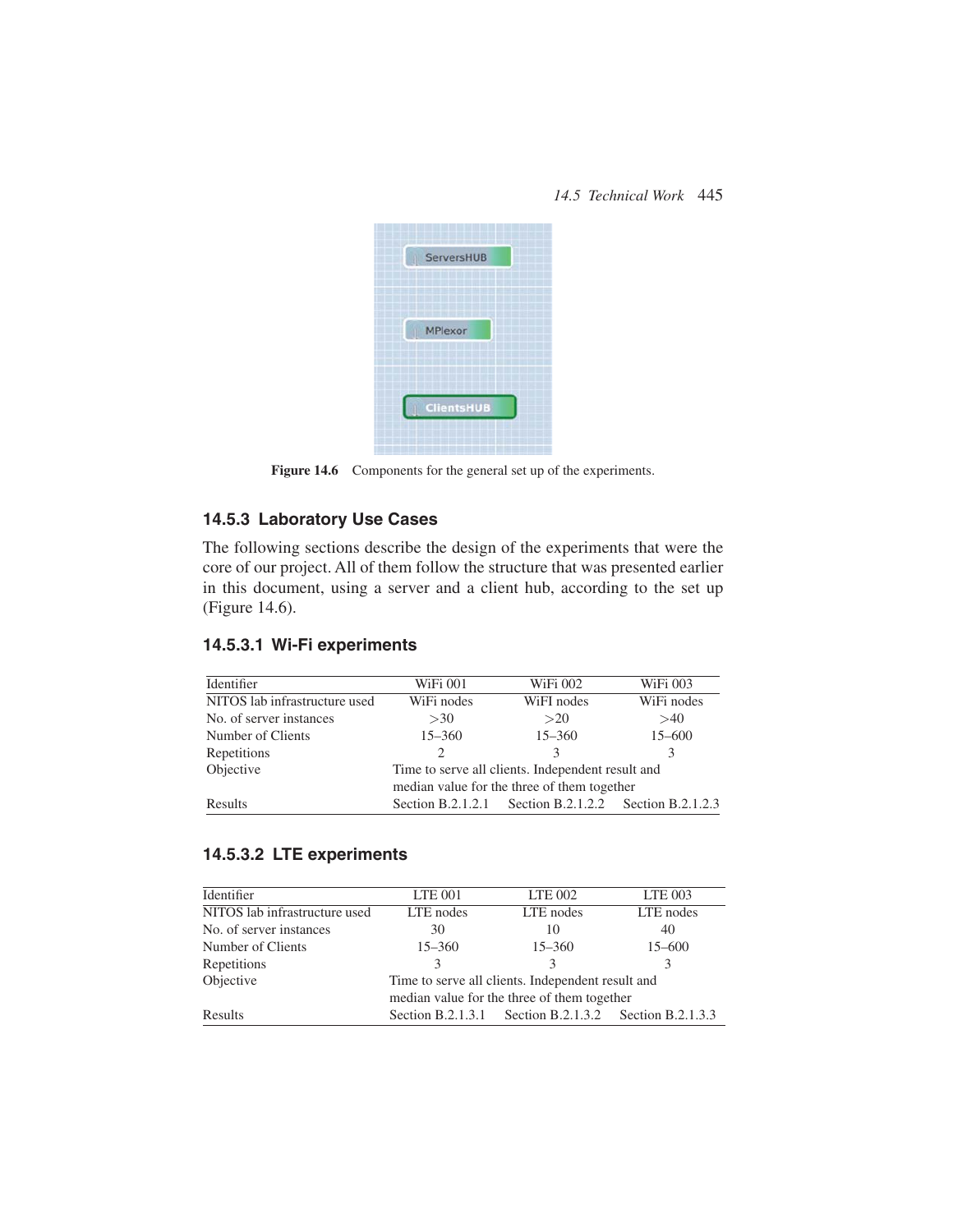| Identifier                    | WiMAX 001                                         | WiMAX 002                                             | WiMAX 003   |
|-------------------------------|---------------------------------------------------|-------------------------------------------------------|-------------|
| NITOS lab infrastructure used | WiMAX nodes                                       | WiMAX nodes                                           | WiMAX nodes |
| No. of server instances       | 30                                                | 30                                                    | 30          |
| Number of Clients             | $15 - 360$                                        | $15 - 360$                                            | $15 - 600$  |
| Repetitions                   | 3                                                 | $\mathcal{R}$                                         | 3           |
| Objective                     | Time to serve all clients. Independent result and |                                                       |             |
|                               | median value for the three of them together       |                                                       |             |
| Results                       |                                                   | Section B.2.1.4.1 Section B.2.1.4.2 Section B.2.1.4.3 |             |

## **14.5.3.3 WiMAX experiments**

## **14.5.4 Resources and Tools Used**

| <b>Resources</b>  |                                                                                                                                                                                                                                                                                                                                                                                                                                                                                                                                            |
|-------------------|--------------------------------------------------------------------------------------------------------------------------------------------------------------------------------------------------------------------------------------------------------------------------------------------------------------------------------------------------------------------------------------------------------------------------------------------------------------------------------------------------------------------------------------------|
| Virtual Wall      | At first, we used iMinds because we had to test the experiment                                                                                                                                                                                                                                                                                                                                                                                                                                                                             |
| (iMinds)          | somewhere, and there was a certain confusion regarding the testbed<br>we had to use. After speaking to Donatos Stravopoulos, we began<br>using NITOS.                                                                                                                                                                                                                                                                                                                                                                                      |
| w-iLab.t (iMinds) | This testbed was used at first, when we were still in the learning<br>process of how to interact with the platform via the jFED application.<br>After a process of learning how to use the platform, we began using<br>SSH to access it.                                                                                                                                                                                                                                                                                                   |
| NITOS (UTH)       | This is the testbed we used mainly. The nodes we used are mainly the<br>following ones: Grid Nodes in the "Outdoor testbed" (node 16 to<br>node 35). The Orbit nodes seemed to be working quite well (node 02 to<br>node09), we were advised not to fully rely on them, due to the fact<br>that they are not very modern, and apparently, there was some errors<br>associated with said nodes. In the "Indoor RF Isolated Testbed", we<br>mainly used the LTE nodes (node054 to node058), that were<br>AMAZING in response time and speed. |
| <b>Tools</b>      |                                                                                                                                                                                                                                                                                                                                                                                                                                                                                                                                            |
| Fed4FIRE portal   | The reservation system works really well, allowing us to see<br>beforehand what nodes are available, and specifying the kind of node<br>in each case (this last bit was really useful).                                                                                                                                                                                                                                                                                                                                                    |
| <b>JFed</b>       | We started using jFed at first, but the inability that it had to correctly<br>interact with the scheduling functionality made it a bit cumbersome<br>after a time, preferring, in time, to use SSH and other console<br>commands to access the gateway and nodes.                                                                                                                                                                                                                                                                          |
| <b>OMF</b>        | OMF was used to create and mount images on the nodes. It was really<br>useful, because once the node was reserved, and the image had been<br>created, with all of the tools (and even source code) that we were<br>going to use, it was a no-fuss kind of procedure. Really smooth, and                                                                                                                                                                                                                                                    |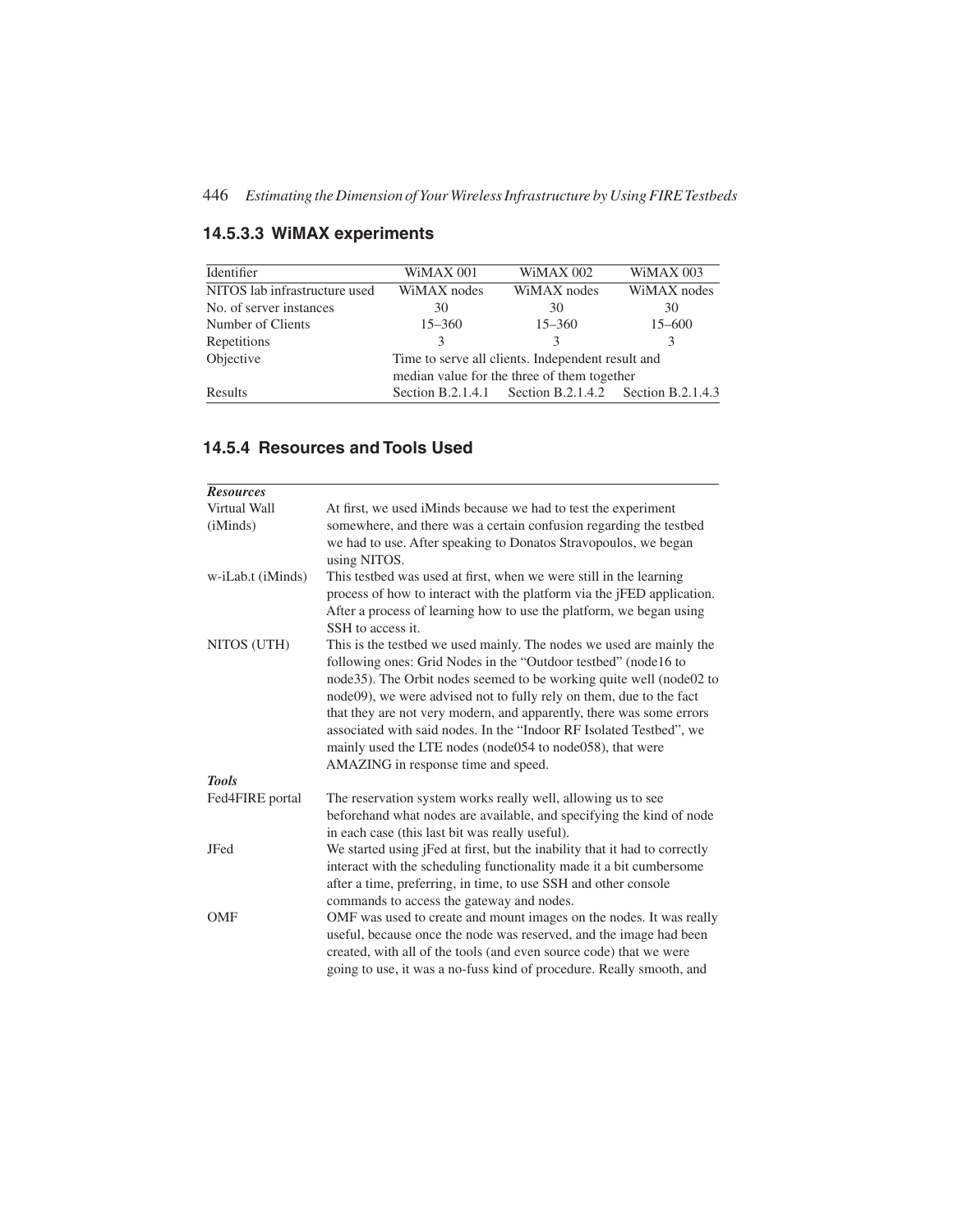|                  | very appreciated in order to maintain the homogeneity of the         |
|------------------|----------------------------------------------------------------------|
|                  | distinct environments.                                               |
| JFed timeline    | At first, we used if ed almost exclusively, so we consulted the      |
|                  | availability of nodes via this tool. Later on, we developed a series |
|                  | of command-line aliases and tools that, together with the web        |
|                  | portal reservation system, allowed us to be more efficient.          |
| Other tools used | For the experiment, we have been using the following                 |
|                  | technologies mainly: NodeJS, WebSockets, MySQL and SSH, this         |
|                  | last one being the main way to communicate between the client        |
|                  | machine and the gateway, and then between the gateway and the        |
|                  | node itself.                                                         |
|                  |                                                                      |

## **14.6 Results and/or Achievements**

## **14.6.1 Technical Results Obtained**

#### **14.6.1.1 Preparatory tests**

Initial testing gave many problems when trying to access resources. Reservation of nodes could not be completed, and, once they were finally reserved, attempts to mount images failed. Some of those attempts are described in the Table 14.1:

| Identifier           | <b>TESTBED</b> | <b>RESOURCE</b>                                         | <b>EXPERIMENT</b>    | <b>RESULT</b>                                                                                           |
|----------------------|----------------|---------------------------------------------------------|----------------------|---------------------------------------------------------------------------------------------------------|
| Prep <sub>-001</sub> | <b>NITOS</b>   | Nodes 005, 006,<br>007, 014, 015, 016,<br>021, 024, 046 | Creating an<br>image | Resource<br>reservation failed                                                                          |
| $Prep_002$           | <b>NITOS</b>   | Node 029, 033,<br>035, 005, 007                         | Creating an<br>image | Resource<br>reservation failed                                                                          |
| $Prep_003$           | <b>NITOS</b>   | Node 035, 033,<br>014, 015, 021, 023                    | Creating an<br>image | Resource<br>reservation failed                                                                          |
| $Prep_004$           | <b>NITOS</b>   | Node 005, 052,<br>085, 062, 095                         | Creating an<br>image | Resource<br>reservation failed                                                                          |
| $Prep_005$           | <b>NITOS</b>   | Node 033                                                | Creating an<br>image | Resource<br>reservation failed                                                                          |
| $Prep_0006$          | <b>NITOS</b>   | Node 007                                                | Creating an<br>image | <b>Reservation OK</b><br>$\rightarrow$ SSH $\rightarrow$<br>Connection<br>closed by remote<br>host (KO) |
|                      |                |                                                         |                      | (Continued)                                                                                             |

**Table 14.1** Battery of preparatory tests with NITOS and IMinds WiLAB2 testbeds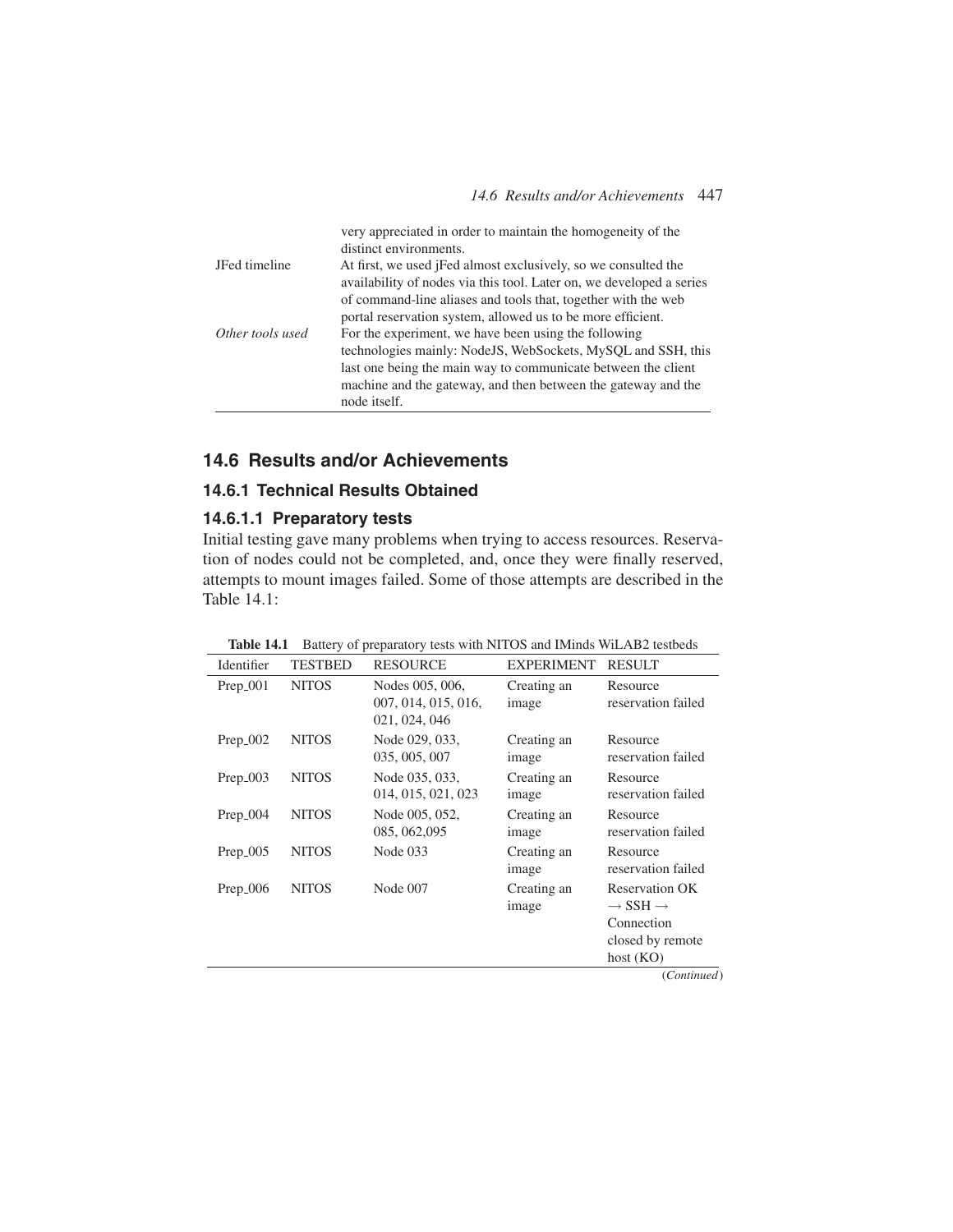|             |                      | <b>Table 14.1</b><br>Continued    |                          |                                                                                                           |
|-------------|----------------------|-----------------------------------|--------------------------|-----------------------------------------------------------------------------------------------------------|
| Identifier  | <b>TESTBED</b>       | <b>RESOURCE</b>                   | <b>EXPERIMENT RESULT</b> |                                                                                                           |
| $Prep_007$  | <b>NITOS</b>         | Node 006                          | Creating an<br>image     | <b>Reservation OK</b><br>$\rightarrow$ SSH $\rightarrow$<br>Connection<br>closed by remote                |
| $Prep_0008$ | <b>IMinds WiLAB2</b> | Internet                          | Creating an<br>Image     | host $(KO)$<br>Reservation of<br>resources failed                                                         |
| $Prep_009$  | <b>IMinds WiLAB2</b> | Airswitch                         | Creating an<br>Image     | Reservation of<br>resources failed                                                                        |
| $Prep_010$  | <b>IMinds WiLAB2</b> | Coreswitch                        | Creating an<br>Image     | Reservation of<br>resources failed                                                                        |
| $Prep_011$  | <b>IMinds WiLAB2</b> | Poeswitch                         | Creating an<br>Image     | Reservation of<br>resources failed                                                                        |
| $Prep_012$  | <b>NITOS</b>         | Node 005+ Channel<br>2 (wireless) | Creating an<br>Image     | <b>Reservation OK</b><br>$\rightarrow$ SSH $\rightarrow$<br>Connection<br>closed by remote<br>host $(KO)$ |

448 *Estimating the Dimension of Your Wireless Infrastructure by Using FIRE Testbeds*

The very first errors were produced due to our lack of knowledge of the platform, we were not even aware about the reservation process that had to be followed. Once we got to know the reservation process, issues arised with the jFed tool, which didn't seem to work with the expected behaviour, and therefore returned fails with the reservations. We started then trying accessing the nodes via SSH, and here we got some errors with nodes about connection closed by remote host.

We need to remark that the feedback from the tools were limited in most cases. We were able to understand what was going on with the process only thanks to the support of NITOS technical team.

All these tests allowed us to gain a lot of knowledge about the testbeds. We concluded that for our experiment, we would be able to use only a couple of nodes at the same time.

We figured out that more than 200 clients would not be advisable because it would make the system clog itself.

Also, while running tests, we observed a curious behaviour: when servers were just started, the process was slower than when the servers had already made some executions. This could be due to several factors (cache, mostly), but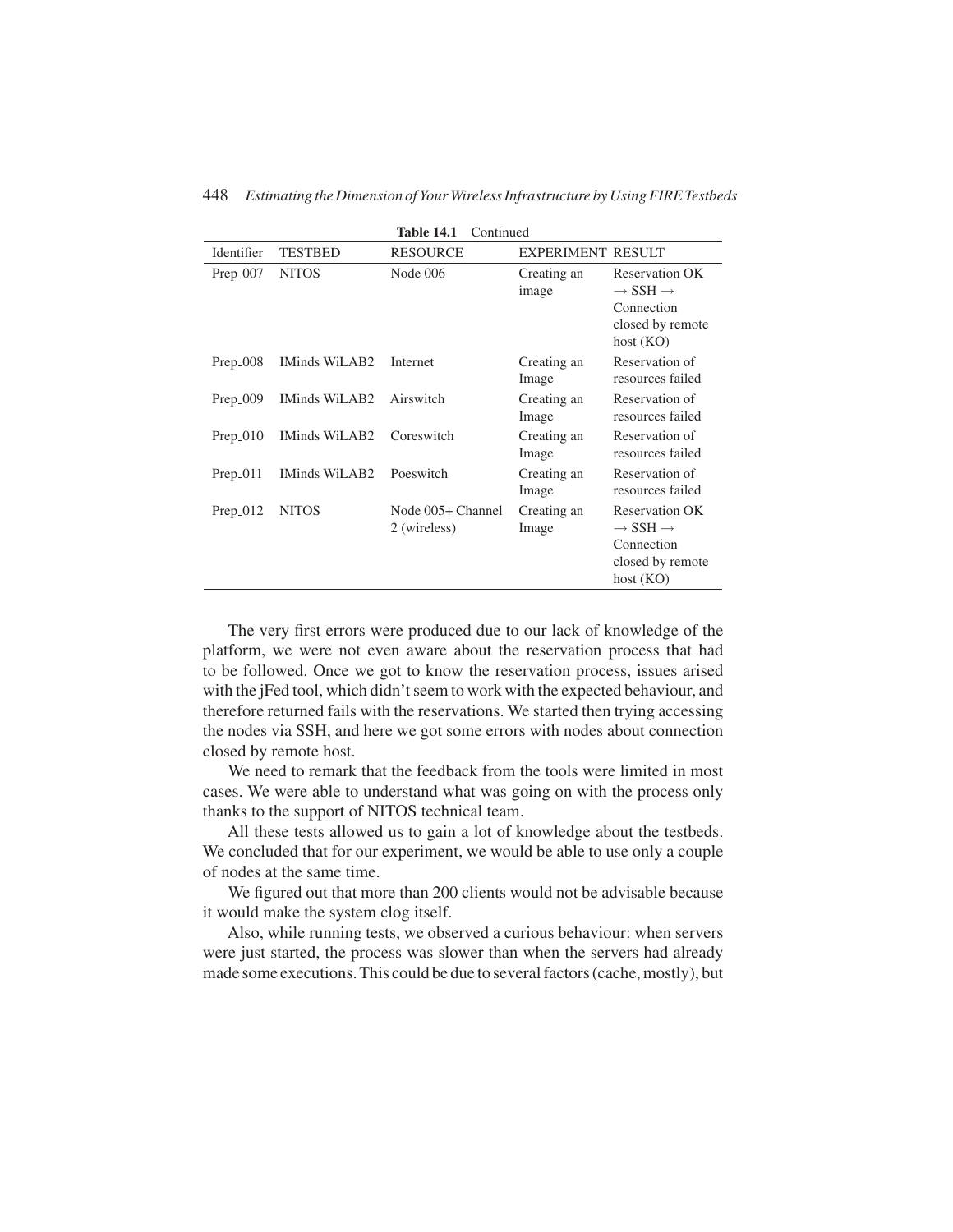it was interesting to see. After a "training"/warming up process they worked much better.

| Identifier                    | WiFi 001                               |
|-------------------------------|----------------------------------------|
| NITOS lab infrastructure used | Servers hub: Node 068                  |
|                               | Clients hub: Node 064                  |
| No. of server instances       | 31                                     |
| Number of Clients             | $15 - 360$                             |
| Repetitions                   | $\mathcal{D}_{\mathcal{L}}$            |
| Objective                     | Time to serve all clients. Independent |
|                               | result and median value for the three  |
|                               | of them together                       |
| Results                       | Completed                              |

## **14.6.1.2 Wi-Fi experiments 14.6.1.2.1** *Wi-Fi 001*

This experiment uses **WiFi** nodes *node068* as servers' hub and *node064* as clients hub. The amount of server instances used is 31. The experiment was repeated 2 times. The number of clients goes from 15 to 360, and the time results are shown in the graph below, showing the time it took each single experiment to run and the median time for the three of them.

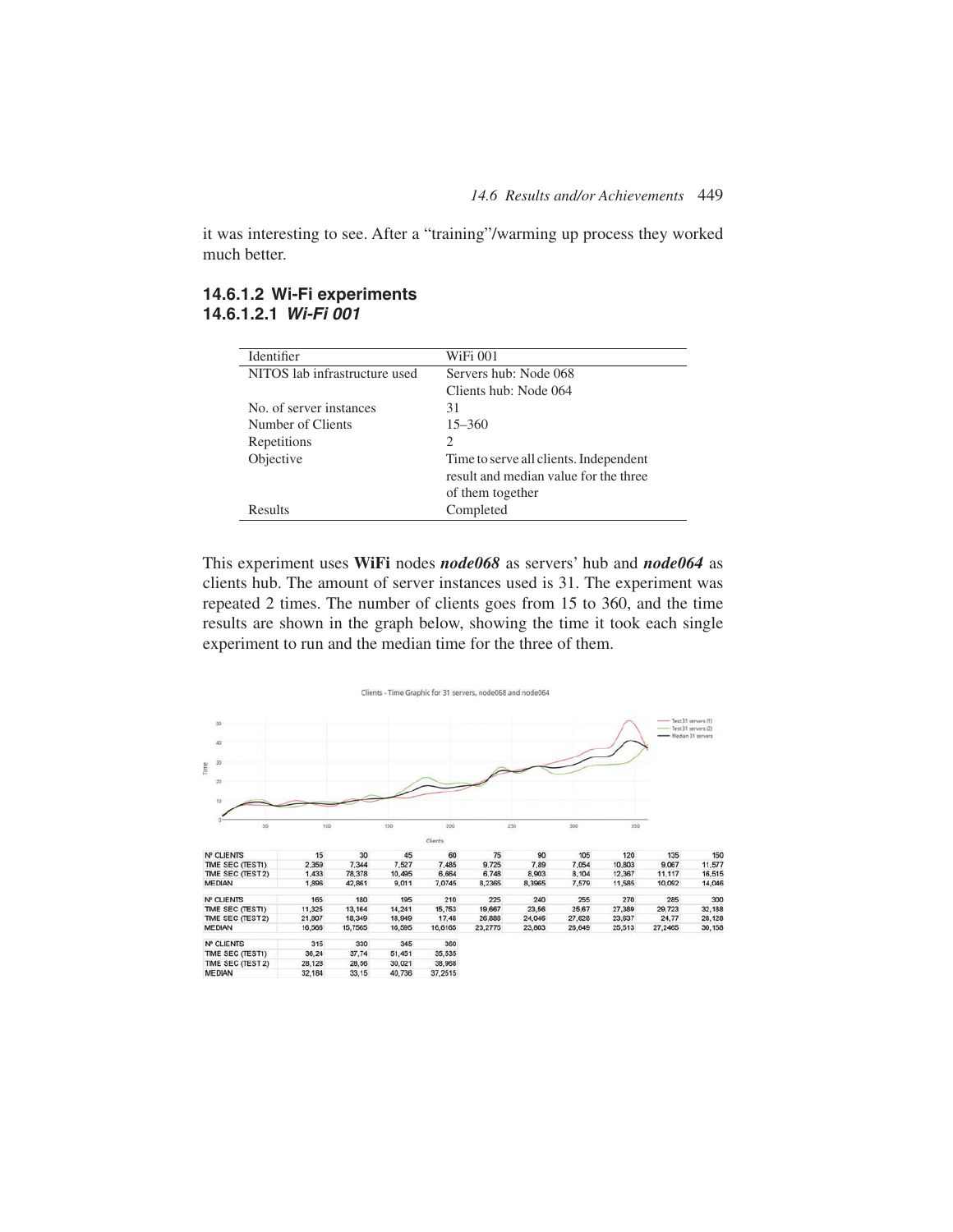| Identifier                    | WiFi 002                               |
|-------------------------------|----------------------------------------|
| NITOS lab infrastructure used | Servers hub: Node 054                  |
|                               | Clients hub: Node 058                  |
| No. of server instances       | 23                                     |
| Number of Clients             | $15 - 360$                             |
| Repetitions                   | 3                                      |
| Objective                     | Time to serve all clients. Independent |
|                               | result and median value for the three  |
|                               | of them together                       |
| Status                        | Completed                              |

## **14.6.1.2.2** *Wi-Fi 002*

 $\overline{a}$ 

l,

This experiment uses **WiFi** nodes *node054* as servers hub and *node058* as clients hub. The amount of server instances used is 23. As usual, we repeated the experiment three times, and we show the time value for each experiment, along with the median time. The number of clients goes from 15 to 360, and the results are shown in the char below:

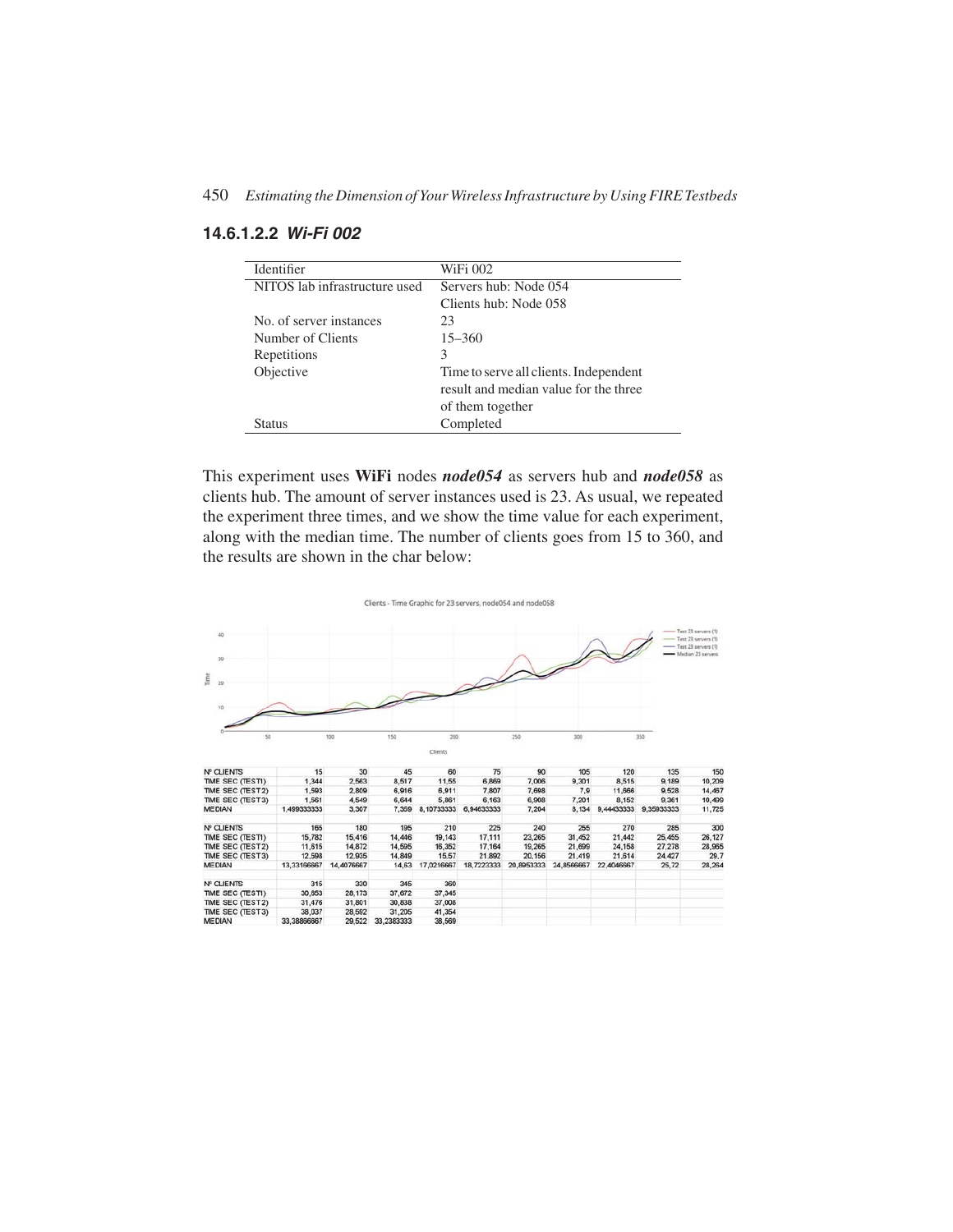## Identifier WiFi 003 NITOS lab infrastructure used Servers hub: Node 054 Clients hub: Node 058 No. of server instances 40 Number of Clients 15–600 Repetitions 3 Objective Time to serve all clients. Independent result and median value for the three of them together Status **Failed**

## **14.6.1.2.3** *Wi-Fi 003*

This experiment collapsed the nodes. There were too many instance servers and clients defined for the experiment. The test failed to be completed.

## **14.6.1.3 LTE experiments 14.6.1.3.1** *LTE 001*

| Identifier                    | <b>LTE 001</b>                                                                                      |
|-------------------------------|-----------------------------------------------------------------------------------------------------|
| NITOS lab infrastructure used | Servers hub: Node 050<br>Clients hub: Node 054                                                      |
| No. of server instances       | 30                                                                                                  |
| Number of Clients             | $15 - 360$                                                                                          |
| Repetitions                   | 3                                                                                                   |
| Objective                     | Time to serve all clients. Independent<br>result and median value for the three<br>of them together |
| Results                       | Completed                                                                                           |

This experiment uses **LTE** nodes *node050* as servers hub and *node054* as clients hub. The amount of server instances is 30. As usual, we repeated the experiment three times, and in the following chart, the median time, along with each attempt time, is shown: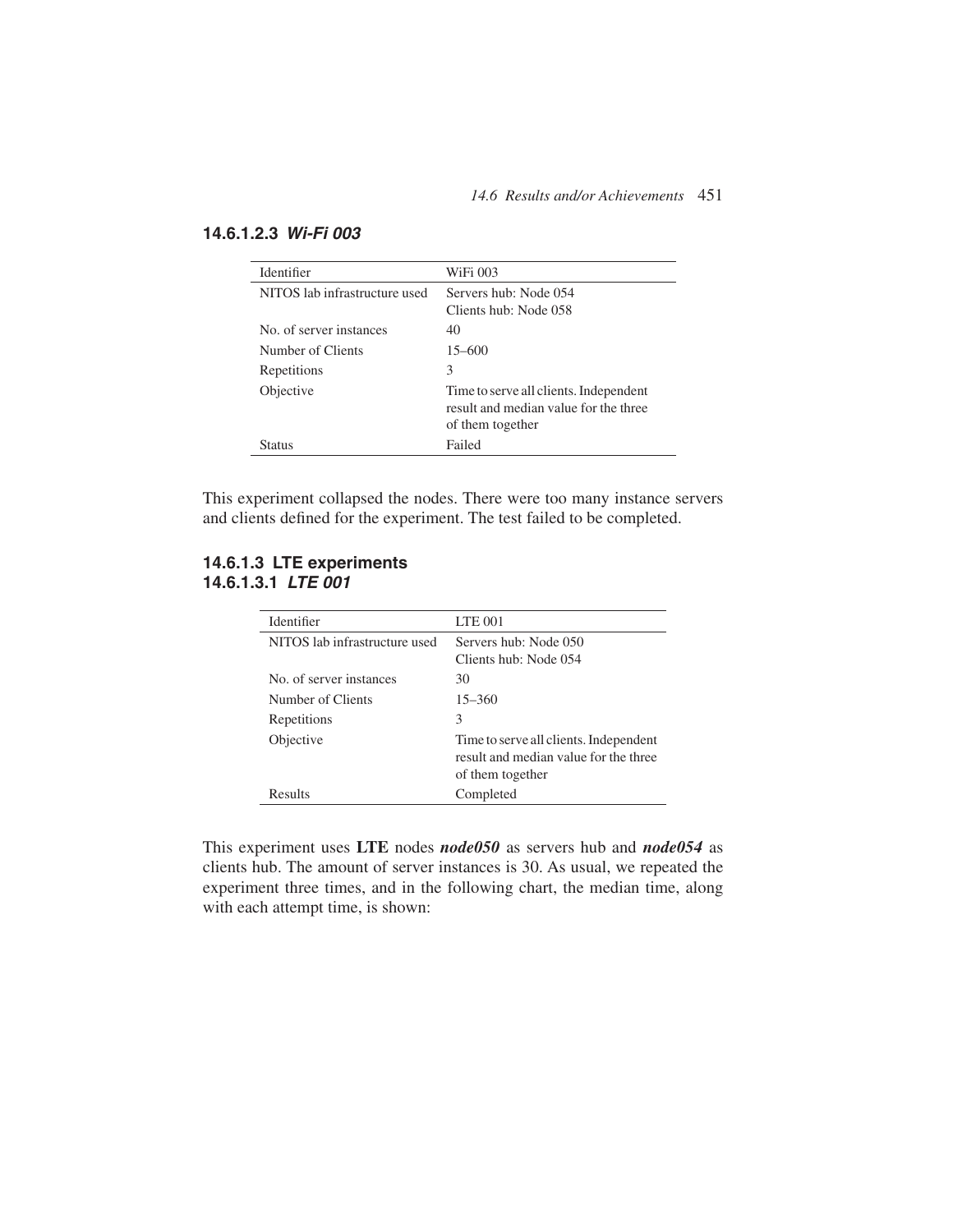452 *Estimating the Dimension of Your Wireless Infrastructure by Using FIRE Testbeds*



## **14.6.1.3.2** *LTE 002*

| <b>Identifier</b>             | <b>LTE 002</b>                                                                                      |
|-------------------------------|-----------------------------------------------------------------------------------------------------|
| NITOS lab infrastructure used | Servers hub: Node 050<br>Clients hub: Node 054                                                      |
| No. of server instances       | 10                                                                                                  |
| Number of Clients             | $15 - 360$                                                                                          |
| Repetitions                   | 3                                                                                                   |
| Objective                     | Time to serve all clients. Independent<br>result and median value for the three<br>of them together |
| Results                       | Completed                                                                                           |

This experiment uses the same nodes and methodology as the previous one for LTE, the difference is the number of server instances, in this case they are 10. As seen, the time goes up quite a lot.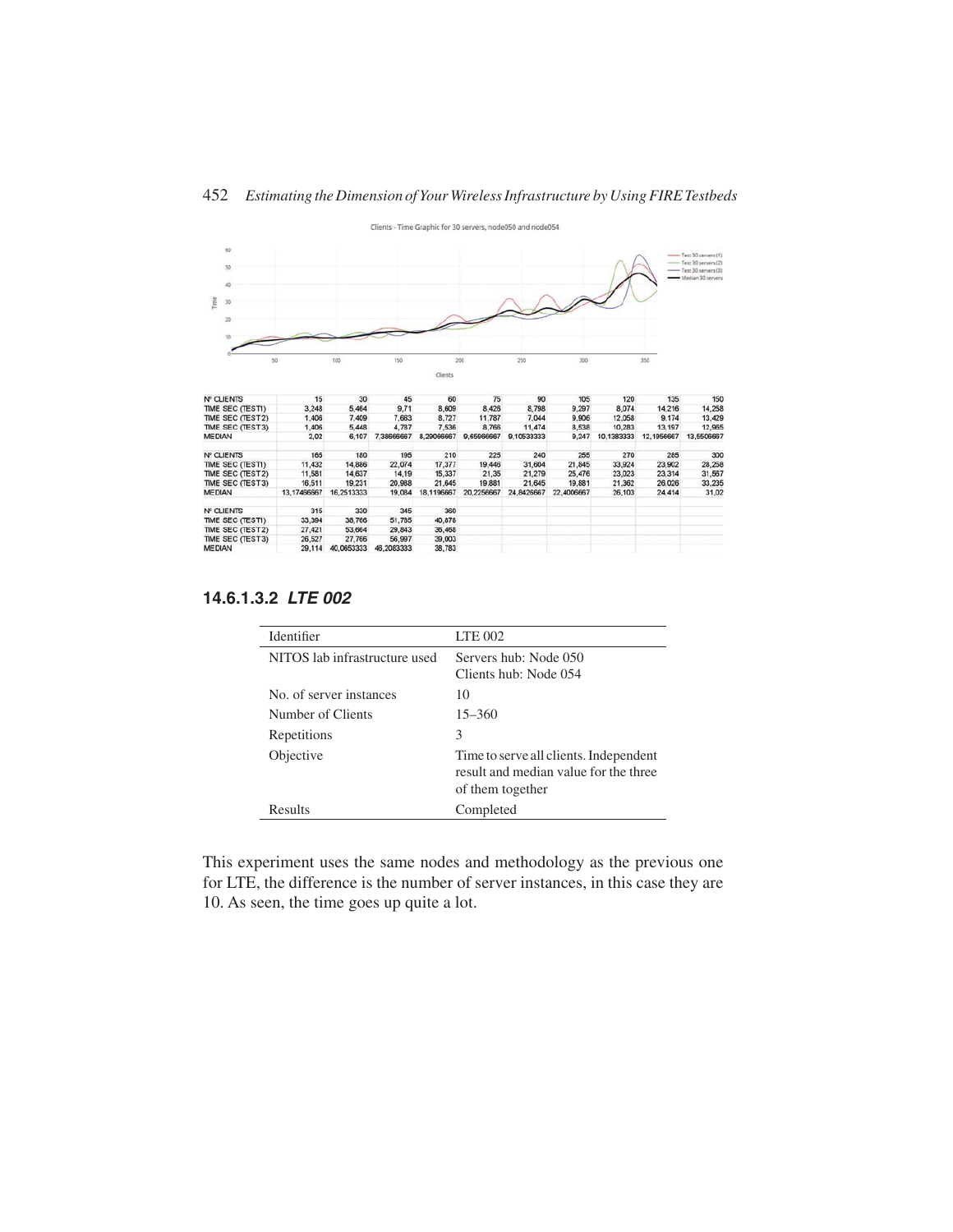

## **14.6.1.3.3** *LTE 003*

| Identifier                    | <b>LTE 003</b>                                                                                      |
|-------------------------------|-----------------------------------------------------------------------------------------------------|
| NITOS lab infrastructure used | Servers hub: Node 050<br>Clients hub: Node 054                                                      |
| No. of server instances       | 40                                                                                                  |
| Number of Clients             | $15 - 600$                                                                                          |
| Repetitions                   | 3                                                                                                   |
| Objective                     | Time to serve all clients. Independent<br>result and median value for the three<br>of them together |
| Results                       | Failed                                                                                              |

This experiment collapsed the nodes. There were too many instance servers and clients defined for the experiment. The test failed to be completed.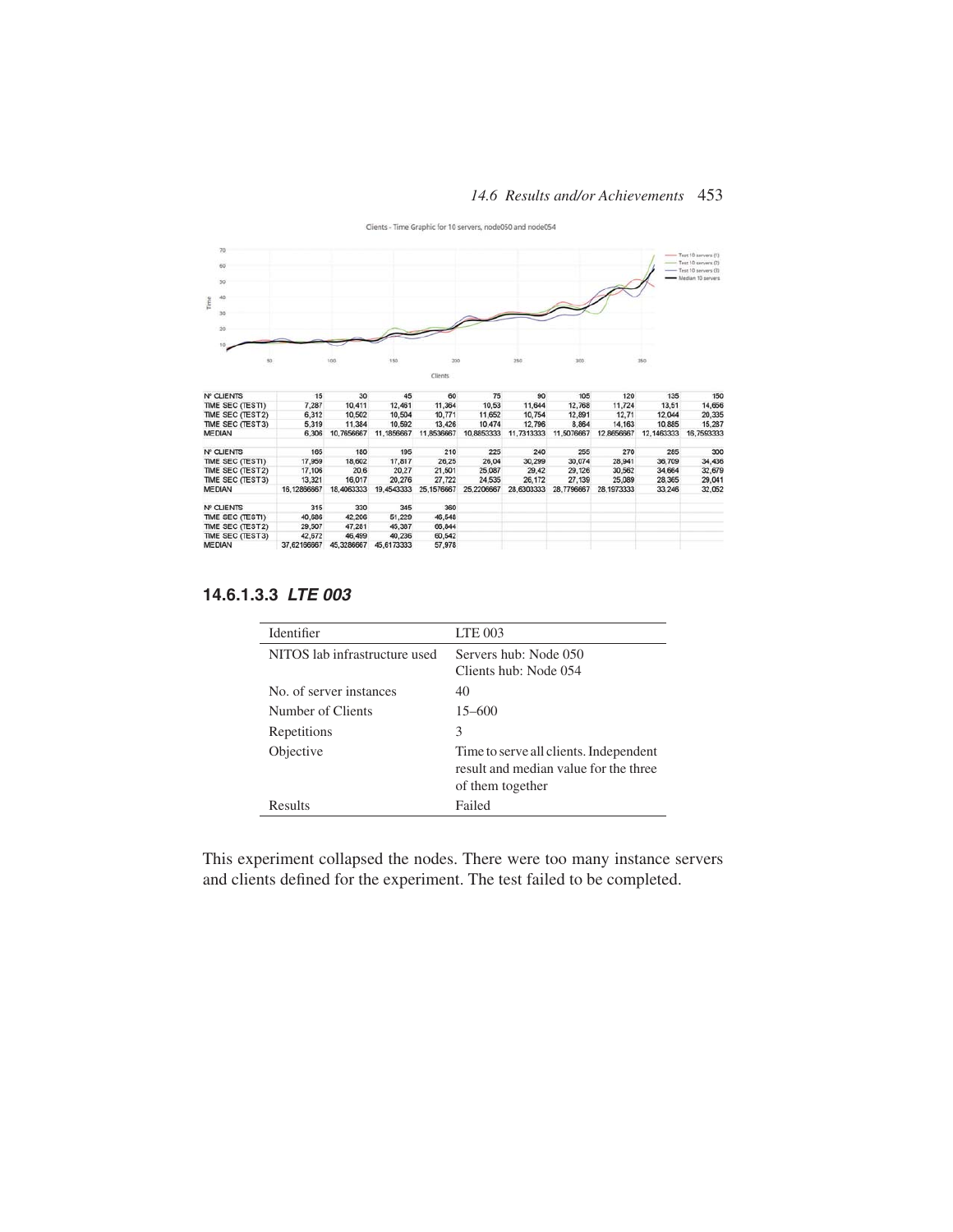| Identifier                    | WiMAX 001                                                                                           |
|-------------------------------|-----------------------------------------------------------------------------------------------------|
| NITOS lab infrastructure used | Servers hub: Node 041<br>Clients hub: Node 044                                                      |
| No. of server instances       | 30                                                                                                  |
| Number of Clients             | $15 - 360$                                                                                          |
| Repetitions                   | 3                                                                                                   |
| Objective                     | Time to serve all clients. Independent<br>result and median value for the three<br>of them together |
| Results                       | Completed                                                                                           |

## **14.6.1.4 WiMAX experiments 14.6.1.4.1** *WiMAx 001*

This experiment uses **WiMAX** nodes *node041* as server hub and *node044* as clients hub. The number of instances is 30. The methodology to show the values in the graph are the same as in previous graphs:

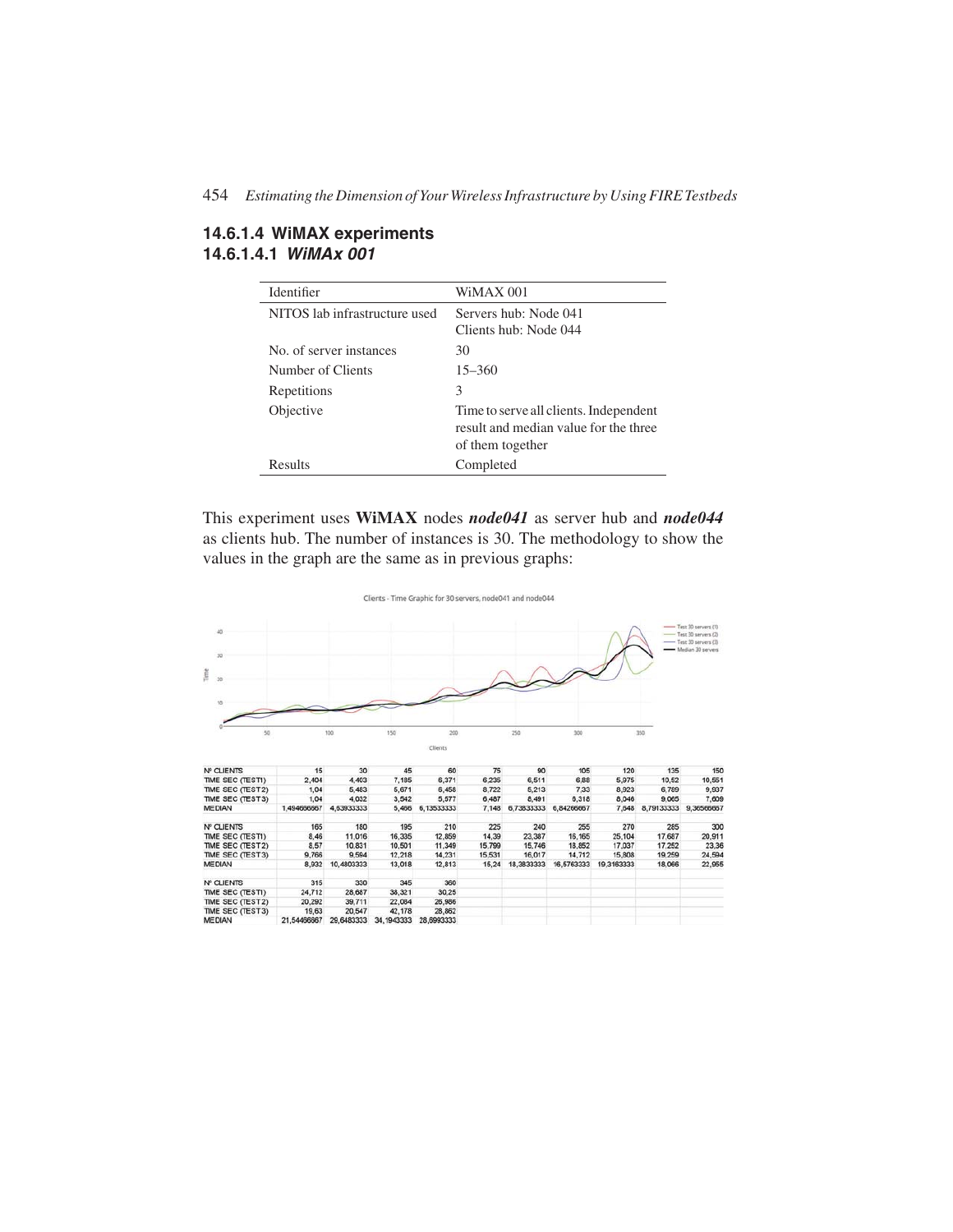| Identifier                    | WiMAX 002                                                                                           |
|-------------------------------|-----------------------------------------------------------------------------------------------------|
| NITOS lab infrastructure used | Servers hub: Node 047<br>Clients hub: Node 048                                                      |
| No. of server instances       | 30                                                                                                  |
| Number of Clients             | $15 - 360$                                                                                          |
| Repetitions                   | 3                                                                                                   |
| Objective                     | Time to serve all clients. Independent<br>result and median value for the three<br>of them together |
| Results                       | Completed                                                                                           |

## **14.6.1.4.2** *WiMAx 002*

This experiment uses **WiMAX** nodes *node047* as server hub and *node048* as clients hub. The number of instances is 30. The methodology, value and graph wise, are the same as in past experiments:

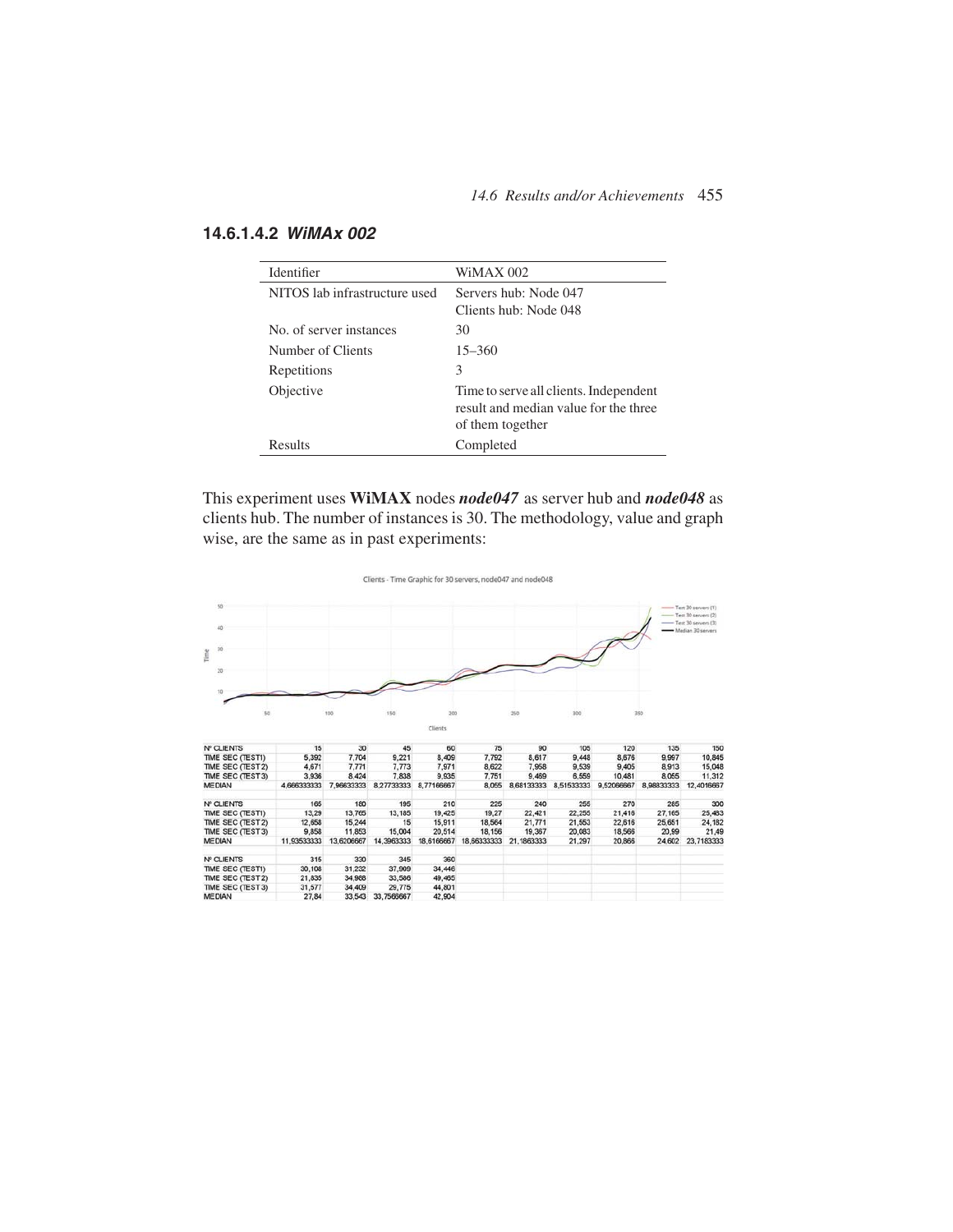| Identifier                    | WiMAX 003                              |
|-------------------------------|----------------------------------------|
| NITOS lab infrastructure used | Servers hub: Node 047                  |
|                               | Clients hub: Node 048                  |
| No. of server instances       | 30                                     |
| Number of Clients             | $15 - 600$                             |
| Repetitions                   | 3                                      |
| Objective                     | Time to serve all clients. Independent |
|                               | result and median value for the three  |
|                               | of them together                       |
| Results                       | Failed                                 |

## **14.6.1.4.3** *WiMAx 003*

As it was expected, this experiment collapsed the nodes. There were too many clients defined for the experiment. The test failed to be completed.

## **14.7 Discussion**

 $\overline{a}$ 

During the development of the experiment, there has been a catch, and that is the fact that NITLab was not able to work in the way we expected. Due to the fact that we received some errors, while trying to reserve nodes via jFed at first, and later, when trying to mount the image onto the node, we have decided to use two nodes, a server hub and a client hub, in the expectation that they will be useful to measure the architecture we have designed. Had we been able to reserve and use dozens of nodes, we may have been able to see a different outcome, so with that idea in mind, the experiment was repeated three times each, to get a median measure. We are now confident that more nodes would have not influenced the measures we have taken, because they would have acted in the same way, with some nodes acting as servers hubs, and others as clients hubs. The most interesting conclusion we have obtained is that, indeed, for large file sizes, LTE and WiMAX are much better than normal WiFi, but for less data, or a small file size, the overhead of many clients supersedes the benefits we could have obtained from a better network. With the tests that we have been able to perform the topology has not seemed critical for the performance of the platform.

Obviously, the architecture could be implemented, if we had enough machines, so we think the experiment proves that such an application could be indeed implemented and distributed, if the server architecture is powerful enough.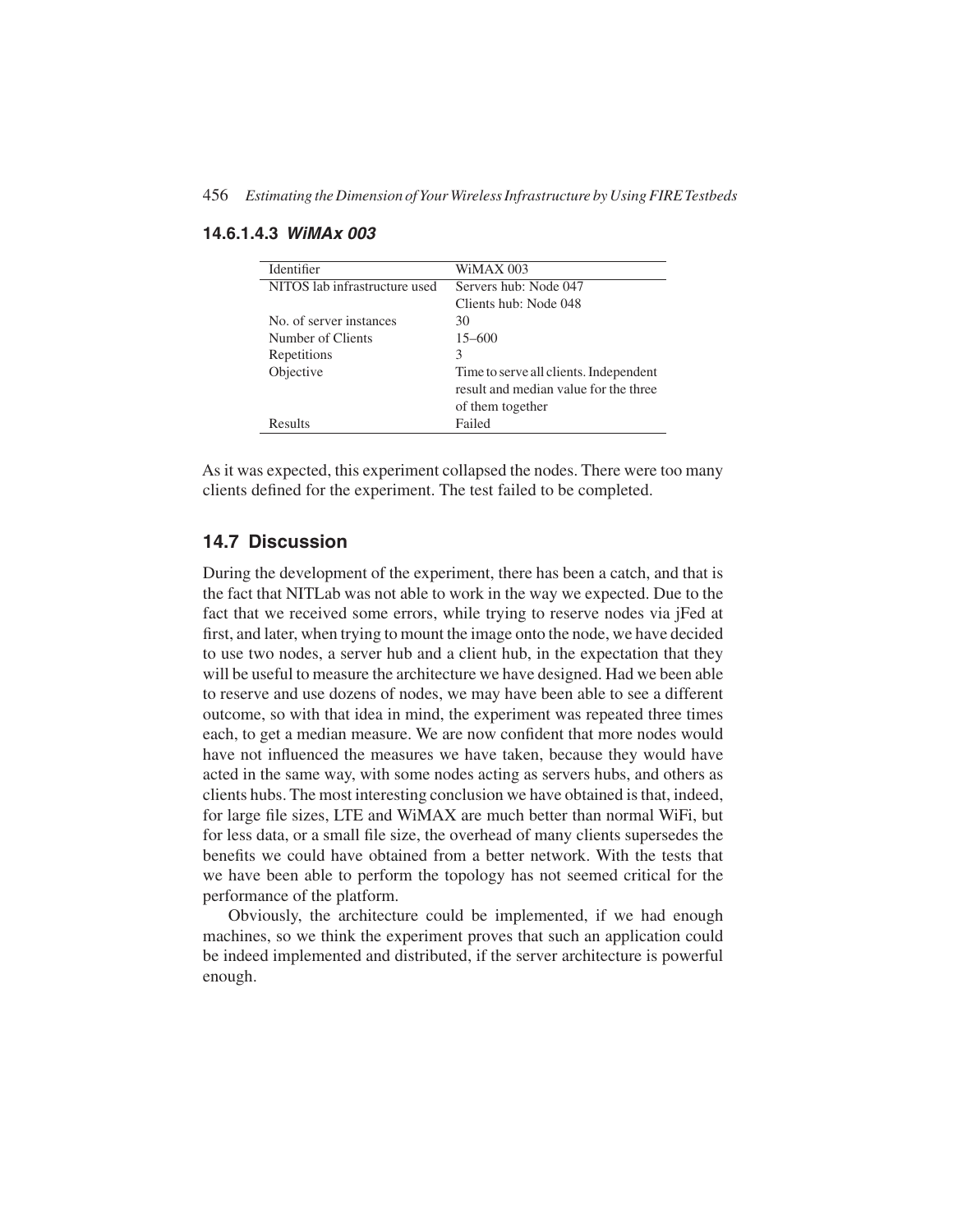Our main motivation to run the experiment was the possibility to easily access infrastructures that otherwise would not be reachable for our company at this stage:

- Test in real environments for a 4-month period.
- Diversity of nodes that let us make different selections and configurations according to our needs.

In particular, the main asset was the access to LTE and WiMax nodes. Wi-Fi is in principle more reachable, but again, the dimension of the particular scenario that we are considering is not easily accessible for our company in a regular context.

From the experiment itself and the results obtained, the main value perceived is the knowledge that we have acquired to characterize the physical infrastructure that we would need to provide LIVEstats platform premium content over WiFi, LTE and WiMAX technologies to a high number of spectators on site on a sports stadium. We have been able to answer a number of questions and got insights about the relationship among parameters and characteristics of the different components of the platform and the wireless infrastructure that should be deployed.

Also, the preparation of the experiment required us to set up some developments and adaptations of the platform (in particular from Windows to Linux) that lead to improvement and fine-tune of the product, something that was not the main objective of the experiment, but has resulted in a very positive side effect.

The original aim of the experiment was to ascertain the amount of servers needed to be able to attend at least 40% of clients in a stadium in a timely fashion. According to the data we have obtained from the experiment, we extracted the following results:

#### **14.7.1 Small File: From 0.5 to 2 Megabytes**

- 1. According to our calculations, there is not a linear progression with the file size, meaning that a smaller file will most likely be served before than a bigger one. In a WiFi environment, considering 30 instances per machine, we would need between 30 and 50 machines to serve 25.000 clients, with a maximum waiting time of 10 seconds.
- 2. In an LTE environment, given that is at least 25% faster than a normal WiFi, we would be OK with maybe 30 machines, with 30 instances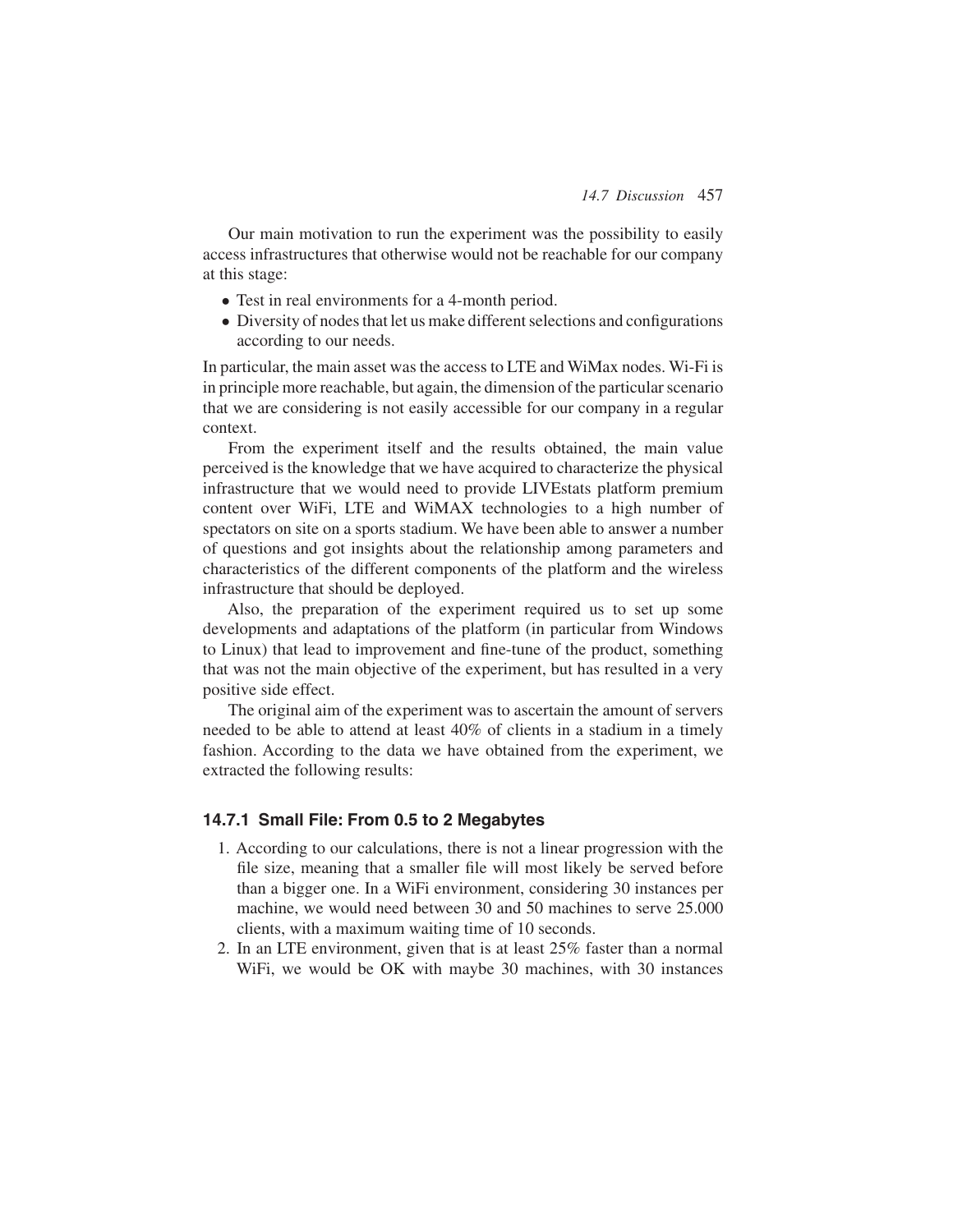per machine, for 25.000 clients. For a whole 100.000 people stadium, between 100 and 120 machines should be sufficient.

3. WiMAX is, in this case, very similar to LTE. Due to the small file size, the benefit would most likely be marginal, so we calculate around 100 machines for the whole stadium.

## **14.7.2 Normal File Size: From 8 to 12 Megabytes**

- 1. For a WiFi connection, and between 8 and 12 megabytes of information to be transfered via WebSocket, we would need around 6000 server instances. Considering we could have as many as 30 instances per server, we would need around 200 different machines with WiFi connection to serve around 25.000 clients. To serve 100.000 clients (the maximum amount for our estimations), we would need around 800 machines, with 30 instances per machine, and the clients would be attended in less than 8 seconds.
- 2. For a LTE connection, and between 8 and 12 megabytes of information, we would need around 75% of the machines in the previous architecture. According to our calculations, 180 clients could be served, in less than 10 seconds, by a single machine with 30 server instances. Therefore, for 25.000 clients, around 120–135 machines would be needed. To serve 100.000 clients, we believe 500 machines would be sufficient.
- 3. For a WiMAX connection, and between 8 and 12 megabytes of information, we would need around 75% of the machines in the LTE architecture. That means, between 90 and 105 machines for 25.000 clients, and around 400, rounding, machines for a whole stadium with 100.000 clients trying to access the data.

#### **14.7.3 Large File Size: From 30 to 50 Megabytes**

- 1. As we stated before, there is not a linear progression in this case, so a larger file, in a WiFi environment, would need something between triple and quadruple the amount of machines for the same number of clients. This is due to the fact that, with a bigger file, the multiplexor will not be able to serve them so fast, the clients will require more time to download the information, so more servers would be advised in this particular case.
- 2. LTE gives a definite improvement over normal WiFi in large file sizes. We believe that with 150% of the servers used in the normal file size experiment, all the clients could be served in a timely manner, that is, no more than 10 seconds wait time for each one.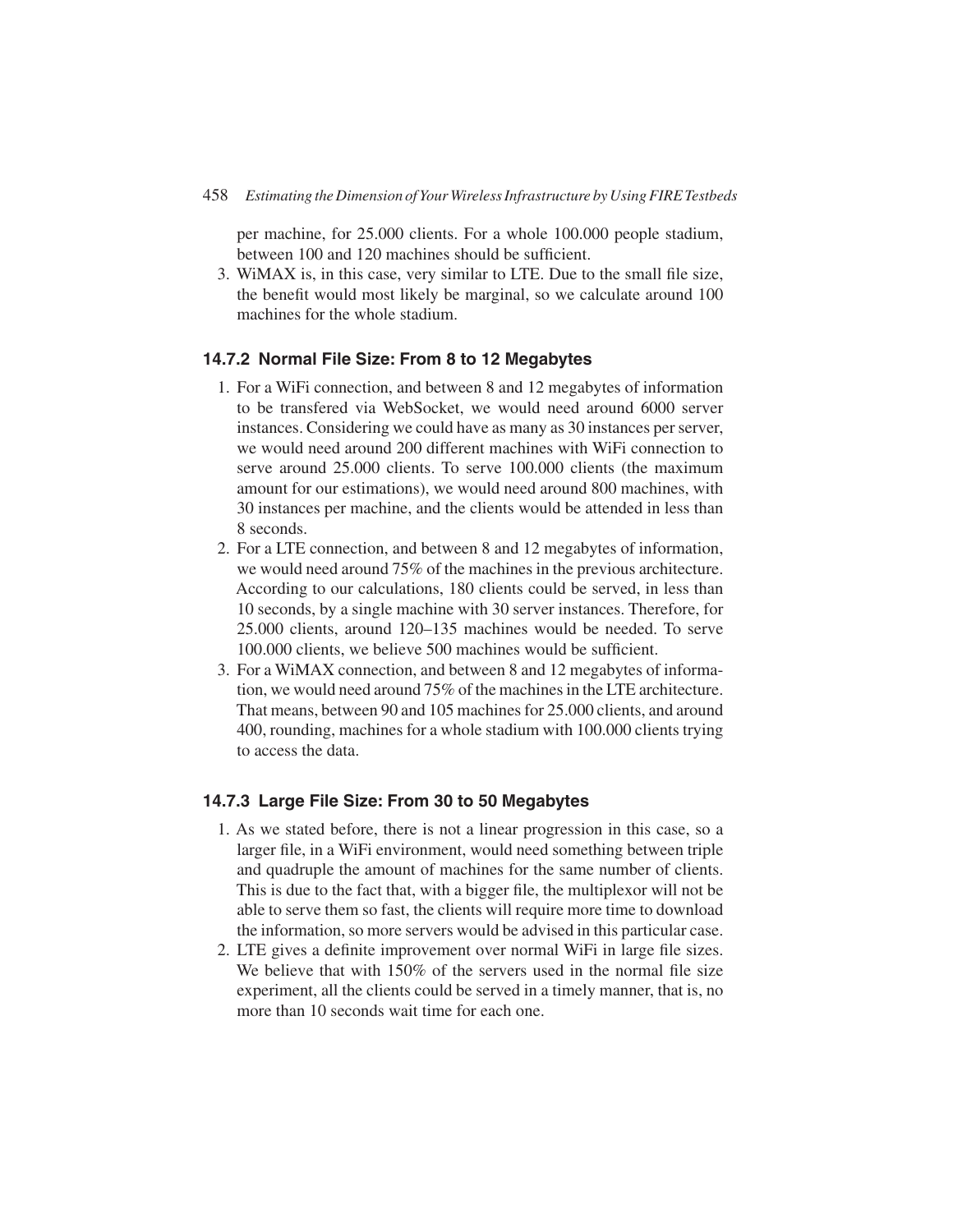3. WiMAX is the most potent 4G wireless type of network there is, so we are quite confident that with between 125% and 150% of the machines specified in the normal file size experiment, we could serve all the clients in no more than 10 seconds per each client.

The aforementioned results assume that we are going to have all clients trying to try and obtain the server instance simultaneously, and that is why the number of machines/instances is so large in certain cases. If, assuming that no more than 20% of users are going to try to get the data at the same time, we are looking at something like 10% to 25% of the amount of server instances/machines that we would need for this architecture and serving times.

### **14.8 Conclusions**

The results obtained brought great value for our company and our action plan: In a short time period we have had access to varied wireless technologies and infrastructures: Wi-FI, LTE and WiMAX in outdoor and indoor locations. Thanks to the testing we have gained knowledge for characterising the physical wireless infrastructure, so that we are now able to continue with the improvement and development of the business model for our product LIVEstats. This was the main objective of the experiment and we have met most of our expectations in this sense.

Conclusions extracted from our experiment have set the starting point that will let us define the real potential of our product. We will use and extrapolate results to model the service requirements and capabilities that the platform may offer:

- What seems to be the best wireless technology to implement our solution.
- What is the minimum required infrastructure required in order to be able to offer the service.
- What is the average number of users that we can serve with the platform as it is now in a concrete context.
- What is the average size of the video file that can be sent in order to assure an acceptable QoS.
- What is the minimum and maximum time to serve users in specific conditions.

Our next steps are to improve and redesign the business model according to the conclusions extracted from the experiment.